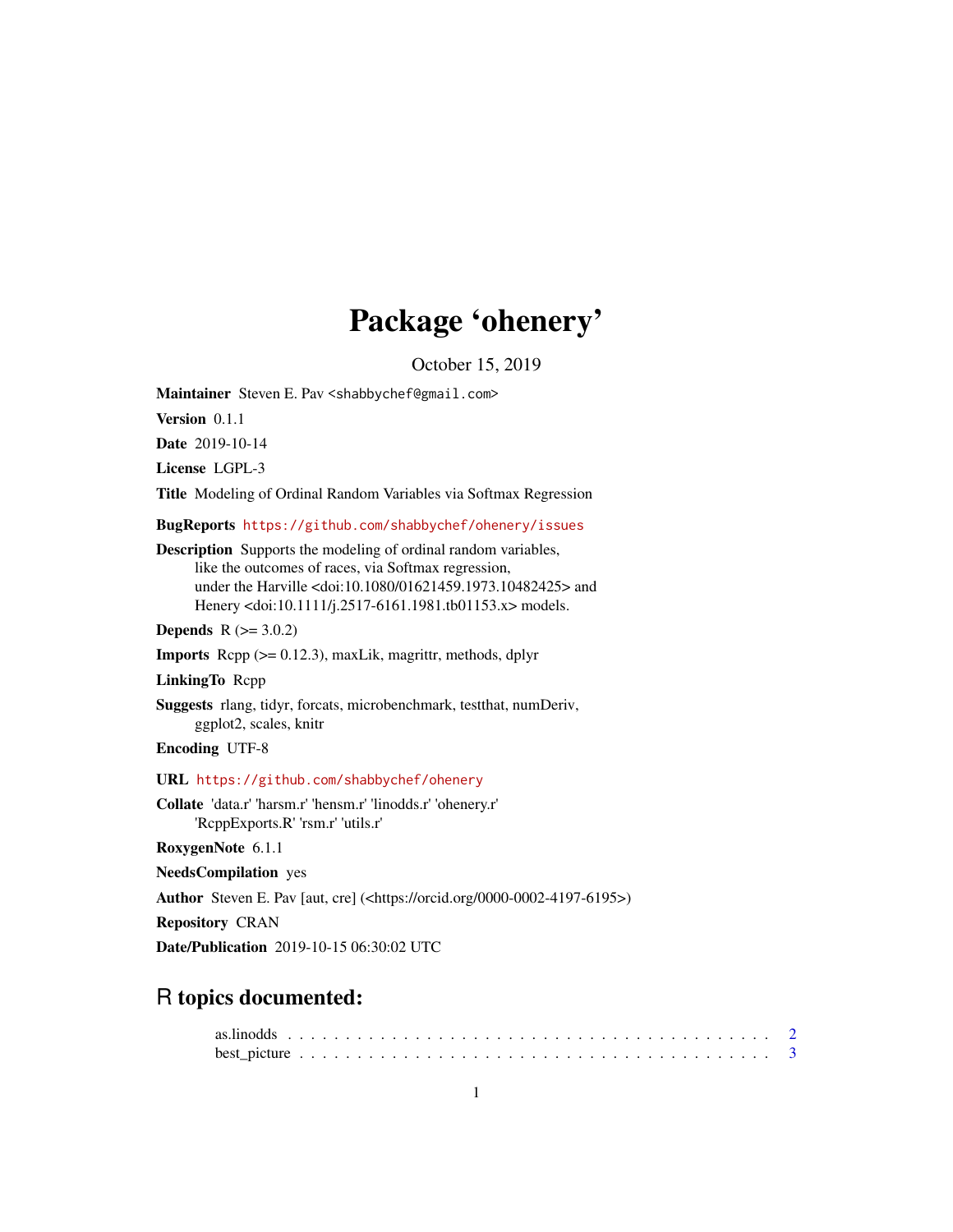#### <span id="page-1-0"></span>2 as. Inodes as  $\alpha$  as  $\alpha$  as  $\alpha$  as  $\alpha$  as  $\alpha$  as  $\alpha$

| Index | 30 |
|-------|----|
|       |    |
|       |    |
|       |    |
|       |    |
|       |    |
|       |    |
|       |    |
|       |    |
|       |    |
|       |    |
|       |    |
|       |    |
|       |    |
|       |    |
|       |    |

as.linodds *An object for modeling linear odds.*

# Description

A model for odds linear in some feature.

# Usage

as.linodds(object, formula, beta)

```
## S3 method for class 'linodds'
predict(object, newdata, type = c("eta", "mu",
  "erank"), na.action = na.pass, group = NULL, ...)
```
## S3 method for class 'linodds' coef(object, ...)

# Arguments

| object  | some list-like object.                                                                                                                                                                           |
|---------|--------------------------------------------------------------------------------------------------------------------------------------------------------------------------------------------------|
| formula | an object of class "formula" (or one that can be coerced to that class): a sym-<br>bolic description of the model to be fitted. The details of model specification are<br>given under 'Details'. |
| beta    | the fit coefficients.                                                                                                                                                                            |
| newdata | a data. Frame from which we can extract a model frame via the formula of the<br>object.                                                                                                          |
| type    | indicates which prediction should be returned:                                                                                                                                                   |
|         | eta The odds.                                                                                                                                                                                    |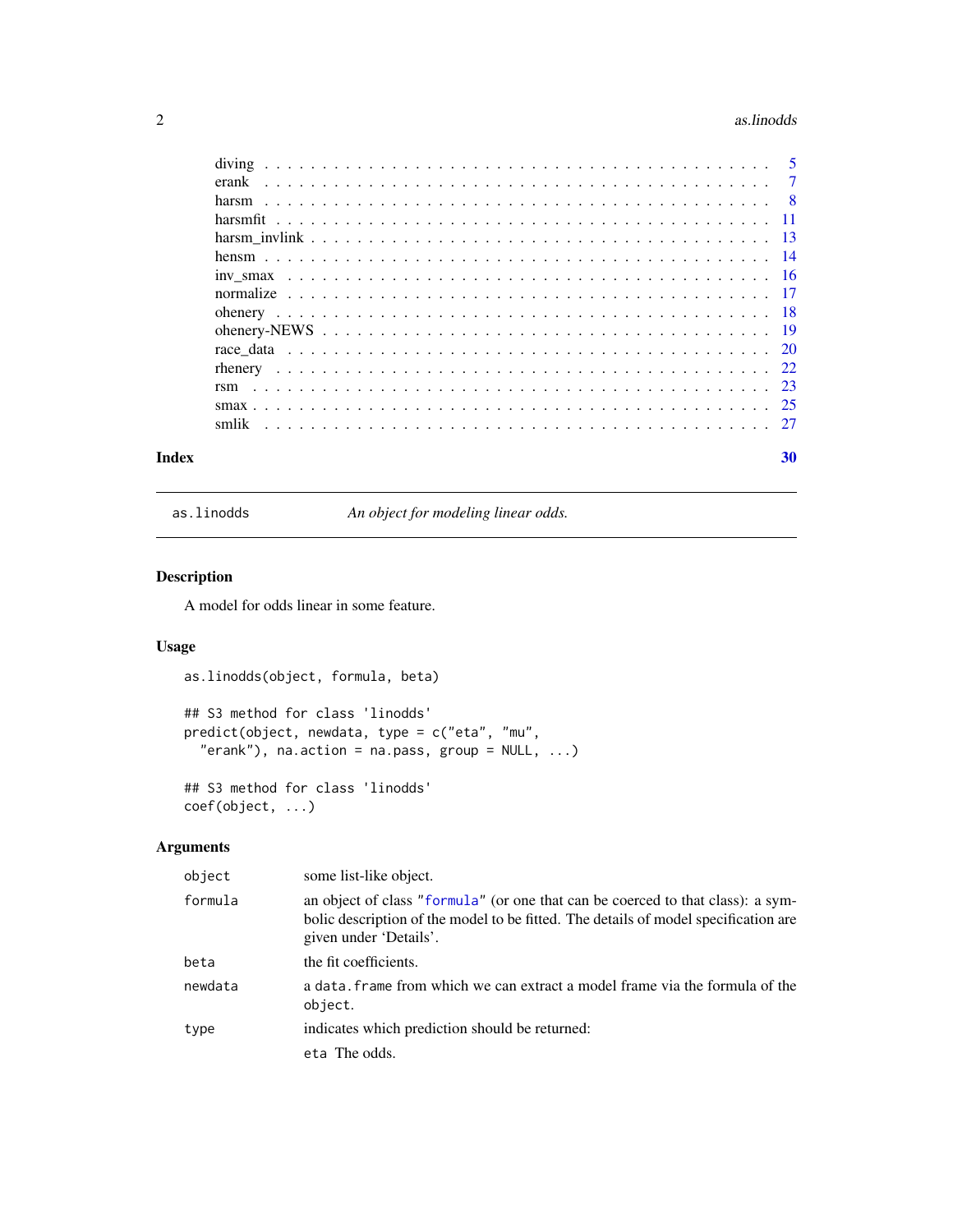<span id="page-2-0"></span>

|           | mu The probability.                                                                                                                                                                            |
|-----------|------------------------------------------------------------------------------------------------------------------------------------------------------------------------------------------------|
|           | erank The expected rank.                                                                                                                                                                       |
| na.action | How to deal with missing values in y, g, X, wt, eta0.                                                                                                                                          |
| group     | the string name of the group variable in the data, or a bare character with the<br>group name. The group indices need not be integers, but that is more efficient.<br>They need not be sorted. |
| $\ddotsc$ | other arguments.                                                                                                                                                                               |

#### Details

An object which holds a formula, some fit coefficients  $\beta$  which fit in that formula to generate odds in odds space. The odds can then be converted, via predict.linodds to probabilities, or to expected ranks under the Harville model. Both [harsm](#page-7-1) and [hensm](#page-13-1) return objects of class linodds.

We think of linear odds as  $\eta = x^{\top} \beta$ , for independent variables x. The odds,  $\eta$  are converted to probabilities,  $\mu$  via  $\mu = c \exp \eta$ , where the constant c is chosen so the  $\mu$  for a given matching sum to one.

# Author(s)

Steven E. Pav <shabbychef@gmail.com>

#### See Also

[harsm](#page-7-1), [hensm](#page-13-1).

[smax](#page-24-1), [harsm\\_invlink](#page-12-1).

best\_picture *Oscar Award Best Picture Data*

# Description

Historical data on the Best Picture nominees and winners from 1934 through 2014.

#### Usage

data(best\_picture)

#### Format

A data.frame object with 484 observations and 19 columns. The columns are defined as follows:

- year The integer year of the nomination. These span from 1934 through 2014. Note that the number of films nominated per year varies from 5 to 12.
- film The title of the film.
- winner A logical for whether the film won the Oscar for Best Picture. There is exactly one winning film per year.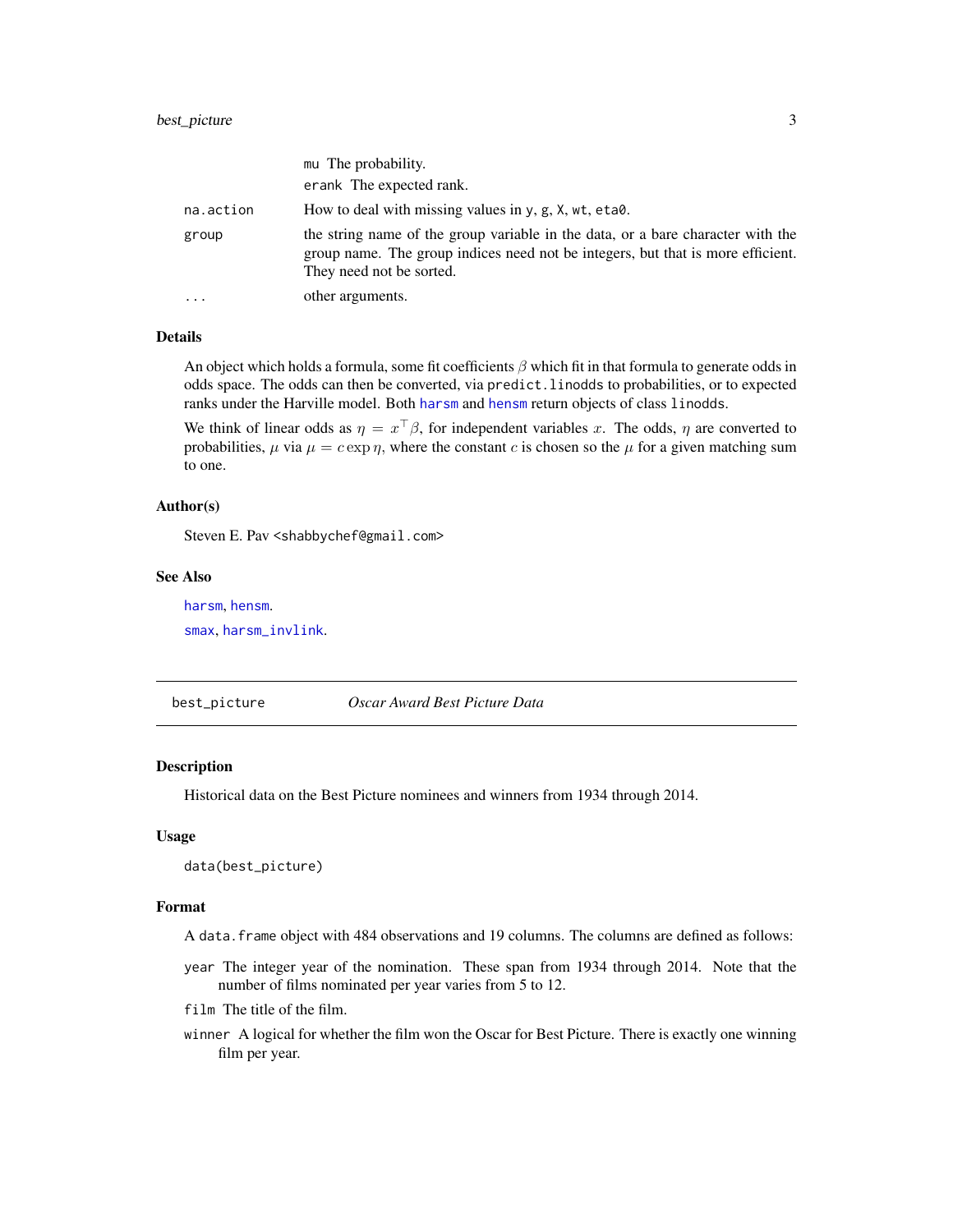- nominated\_for\_Writing A logical indicating whether the film was also nominated for a Writing award that year.
- nominated\_for\_BestDirector A logical indicating whether the film was also nominated for Best Director award that year.
- nominated\_for\_BestActress A logical indicating whether the film was also nominated for at least one Best Actress award that year.
- nominated\_for\_BestActor A logical indicating whether the film was also nominated for at least one Best Actor award that year.
- nominated\_for\_BestFilmEditing A logical indicating whether the film was also nominated for at least one Best Film Editing award that year.
- Adventure A double computed as a 0/1 indicator of whether "Adventure" was one of the genres tagged for the film in IMDb, divided by the total count of genres tagged for the film.
- Biography A double computed as a 0/1 indicator of whether "Biography" was one of the genres tagged for the film in IMDb, divided by the total count of genres tagged for the film.
- Comedy A double computed as a 0/1 indicator of whether "Comedy" was one of the genres tagged for the film in IMDb, divided by the total count of genres tagged for the film.
- Crime A double computed as a 0/1 indicator of whether "Crime" was one of the genres tagged for the film in IMDb, divided by the total count of genres tagged for the film.
- Drama A double computed as a 0/1 indicator of whether "Drama" was one of the genres tagged for the film in IMDb, divided by the total count of genres tagged for the film.
- History A double computed as a 0/1 indicator of whether "History" was one of the genres tagged for the film in IMDb, divided by the total count of genres tagged for the film.
- Musical A double computed as a 0/1 indicator of whether "Musical" was one of the genres tagged for the film in IMDb, divided by the total count of genres tagged for the film.
- Romance A double computed as a 0/1 indicator of whether "Romance" was one of the genres tagged for the film in IMDb, divided by the total count of genres tagged for the film.
- Thriller A double computed as a 0/1 indicator of whether "Thriller" was one of the genres tagged for the film in IMDb, divided by the total count of genres tagged for the film.
- War A double computed as a 0/1 indicator of whether "War" was one of the genres tagged for the film in IMDb, divided by the total count of genres tagged for the film.
- Other A double computed as 1 minus the sum of the other genre indicators. Effectively this is is the sum of indicators for "Mystery", "Family", "Fantasy", "Action", "Western", "Music", "Sport", "Sci Fi", "Film-Noir", "Animation", and "Horror" divided by the total count of genres tagged for the film.

# Note

"Oscar" is a copyright property of the Academy of Motion Picture Arts and Sciences. IMDb is owned by Amazon.

# Author(s)

Steven E. Pav <shabbychef@gmail.com>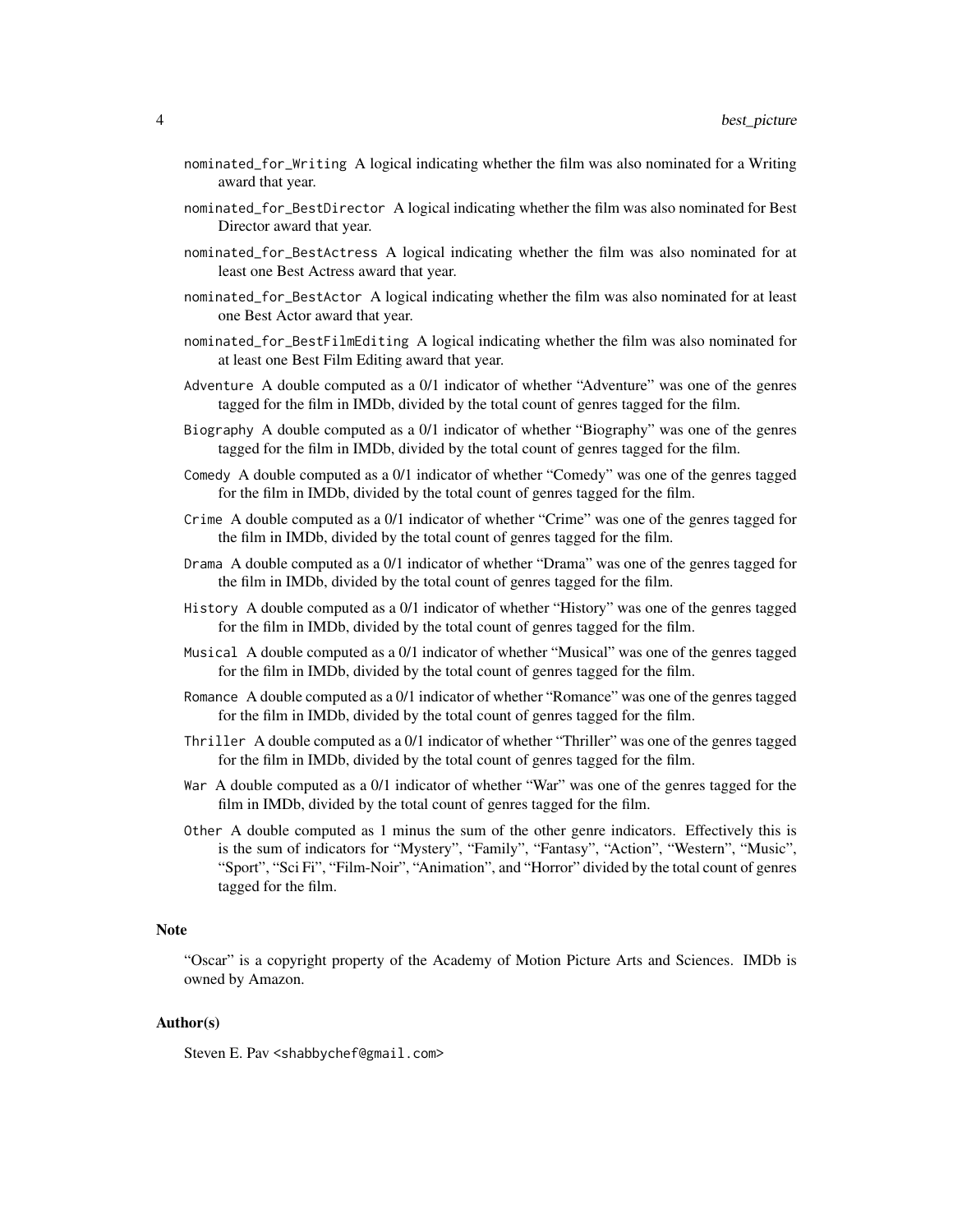#### <span id="page-4-0"></span>diving the state of the state of the state of the state of the state of the state of the state of the state of

# Source

Awards data were sourced from Wikipedia, while genre data were sourced from IMDb. Any errors in transcription are the fault of the package author.

# Examples

```
library(dplyr)
data(best_picture)
best_picture %>%
 group_by(nominated_for_BestDirector) %>%
 summarize(propwin=mean(winner)) %>%
 ungroup()
best_picture %>%
 group_by(nominated_for_BestActor) %>%
 summarize(propwin=mean(winner)) %>%
 ungroup()
# hmmmm.
best_picture %>%
 group_by(nominated_for_BestActress) %>%
 summarize(propwin=mean(winner)) %>%
ungroup()
```
diving *Olympic Diving Data*

#### Description

One hundred years of Men's Olympic Platform Diving records.

#### Usage

data(diving)

# Format

A data.frame object with 695 observations and 13 columns.

The columns are defined as follows:

Name The participant's name.

- Age The age of the participant at the time of the Olympics. Some values missing.
- Height The height of the participant at the time of the Olympics, in centimeters. Many values missing.
- Weight The height of the participant at the time of the Olympics, in kilograms. Many values missing.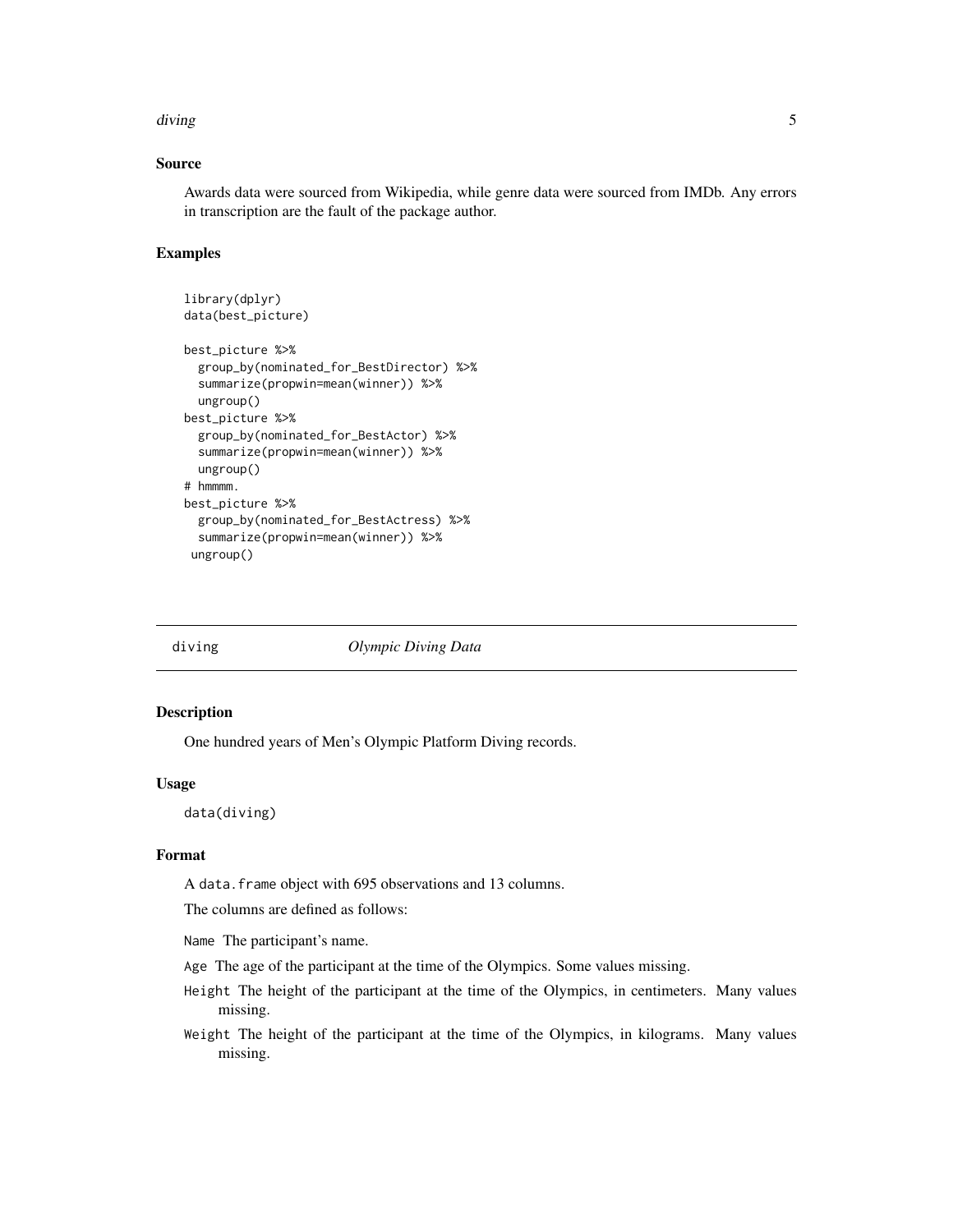- Team The string name of the team (country) which the participant represented.
- NOC The string name of the National Olympic Committee which the participant represented. This is a three character code.
- Games The string name of the Olympic games, including a year.
- Year The integer year of the Olympics. These range from 1906 through 2016.
- City The string name of the host city.
- Medal A string of "Gold", "Silver", "Bronze" or NA.
- EventId A unique integer ID for each Olympics.
- AthleteId A unique integer ID for each participant.
- HOST\_NOC The string name of the National Olympic Committee of the nation hosting the Olympics. This is a three character code.

# **Note**

The author makes no guarantees regarding correctness of this data.

Please attribute this data to the upstream harvester.

# Author(s)

Steven E. Pav <shabbychef@gmail.com>

#### Source

Data were collected by Randi Griffin from the website "sports-reference.com", and staged on Kaggle at <https://www.kaggle.com/heesoo37/120-years-of-olympic-history-athletes-and-results>.

#### Examples

```
library(dplyr)
library(forcats)
data(diving)
fitdat <- diving %>%
 mutate(Finish=case_when(grepl('Gold',Medal) ~ 1,
                         grepl('Silver',Medal) ~ 2,
                         grepl('Bronze',Medal) ~ 3,
                         TRUE ~1) %>%
 mutate(weight=ifelse(Finish <= 3,1,0)) %>%
 mutate(cut_age=cut(coalesce(Age,22.0),c(12,19.5,21.5,22.5,25.5,99),include.lowest=TRUE)) %>%
 mutate(country=forcats::fct_relevel(forcats::fct_lump(factor(NOC),n=5),'Other')) %>%
 mutate(home_advantage=NOC==HOST_NOC)
```
hensm(Finish ~ cut\_age + country + home\_advantage,data=fitdat,weights=weight,group=EventId,ngamma=3)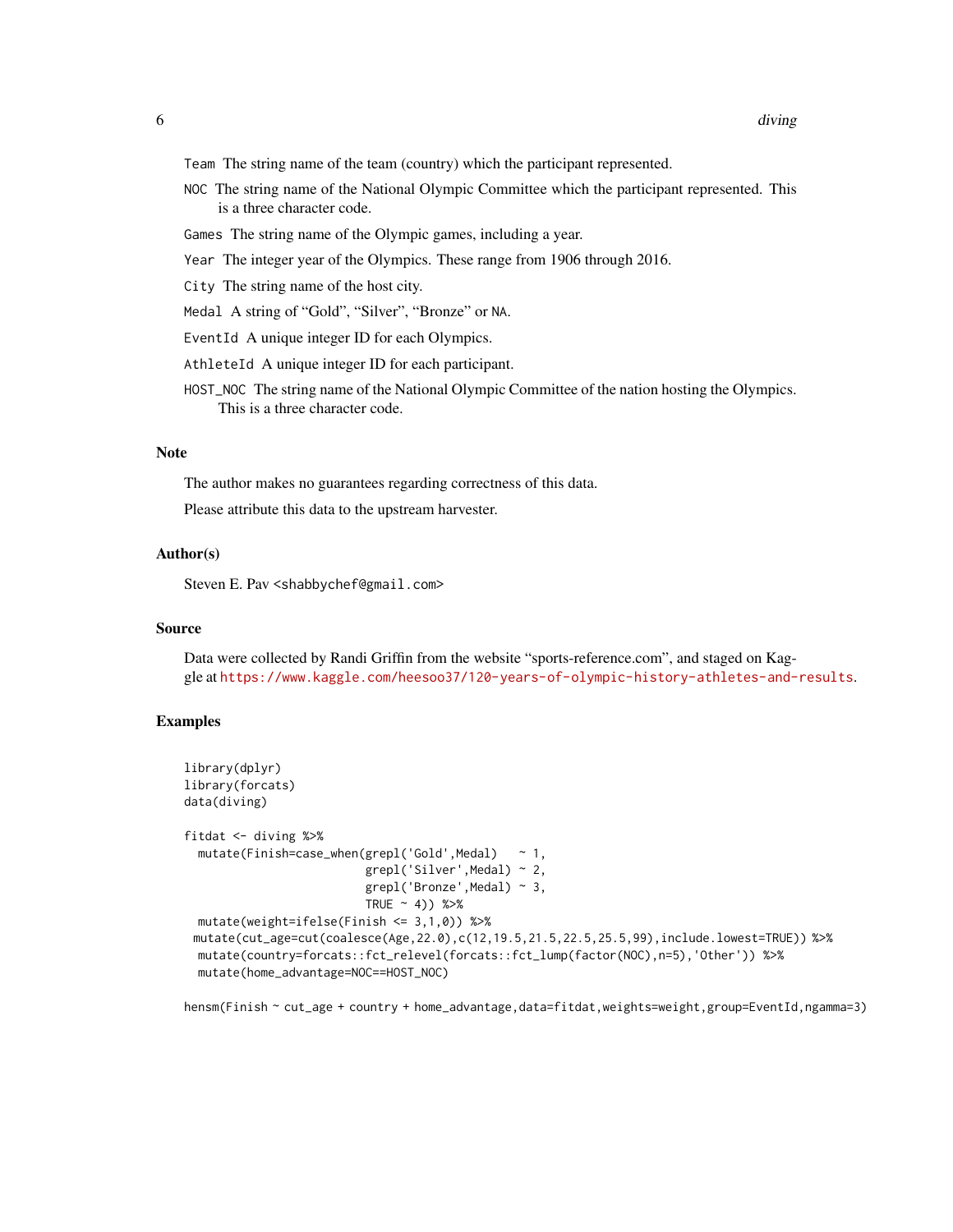<span id="page-6-1"></span><span id="page-6-0"></span>

# Description

Compute the expected rank of a bunch of entries based on their probability of winning under the Harville model.

#### Usage

erank(mu)

## **Arguments**

mu a vector giving the probabilities. Should sum to one.

# Details

Given the vector  $\mu$ , we compute the expected rank of each entry, under the Harville model, where tail probabilities of winning remain proportional.

Under the Harville model, the probability that the  $i$ th element is assigned value 1 is

$$
\pi_{1,i} = \frac{\mu_i}{\sum_j \mu_j}.
$$

Once an element has been assigned a 1, the Harville procedure removes it from the set and iterates. If there are k elements in  $\mu$ , then the *i*th element can be assigned any place between 1 and k. This function computes the expected value of that random variable.

While a naive implementation of this function would take time factorial in  $k$ , this implementation takes time quadratic in  $k$ , since it can be shown that the expected rank of the *i*th element takes value

$$
e_i = k + \frac{1}{2} - \sum_j \frac{\mu_i}{\mu_i + \mu_j}.
$$

# Value

The expected ranks, a vector.

# Note

we should have the sum of ranks equal to the sum of 1:length(mu).

### Author(s)

Steven E. Pav <shabbychef@gmail.com>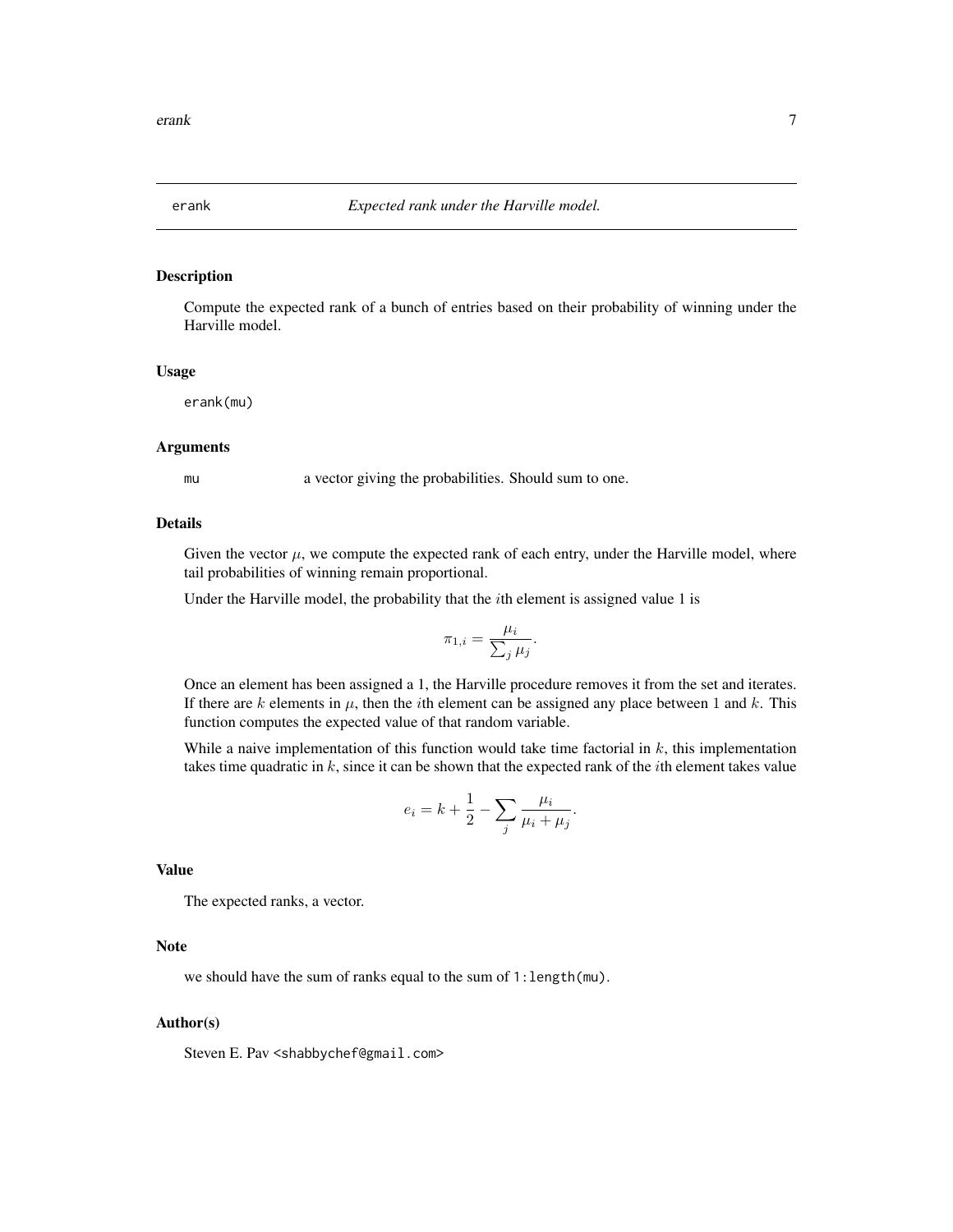8 harsman and the set of the set of the set of the set of the set of the set of the set of the set of the set of the set of the set of the set of the set of the set of the set of the set of the set of the set of the set of

# Examples

```
# a garbage example
set.seed(12345)
mus < - runif(12)mus <- mus / sum(mus)
erank(mus)
# confirm the expected rank via simulation
set.seed(123)
mus < - runif(6, min=0, max=2)mus <- mus / sum(mus)
set.seed(101)
emp <- rowMeans(replicate(200,rhenery(mu=mus,gamma=rep(1,length(mus)-1))))
(emp - erank(mus)) / emp
if (require(microbenchmark)) {
  p10 <- 1:10 / sum(1:10)
  p16 \le -1:16 / sum(1:16)p24 <- 1:24 / sum(1:24)
  microbenchmark(erank(p10), erank(p16), erank(p24))
}
```
<span id="page-7-1"></span>

harsm *Friendly interface to softmax regression under Harville model.*

# Description

A user friendly interface to the softmax regression under the Harville model.

#### Usage

```
harsm(formula, data, group = NULL, weights = NULL,
  na.action = na.omit)
## S3 method for class 'harsm'
vcov(object, ...)
## S3 method for class 'harsm'
print(x, \ldots)
```
# Arguments

formula an object of class ["formula"](#page-0-0) (or one that can be coerced to that class): a symbolic description of the model to be fitted. The details of model specification are given under 'Details'.

<span id="page-7-0"></span>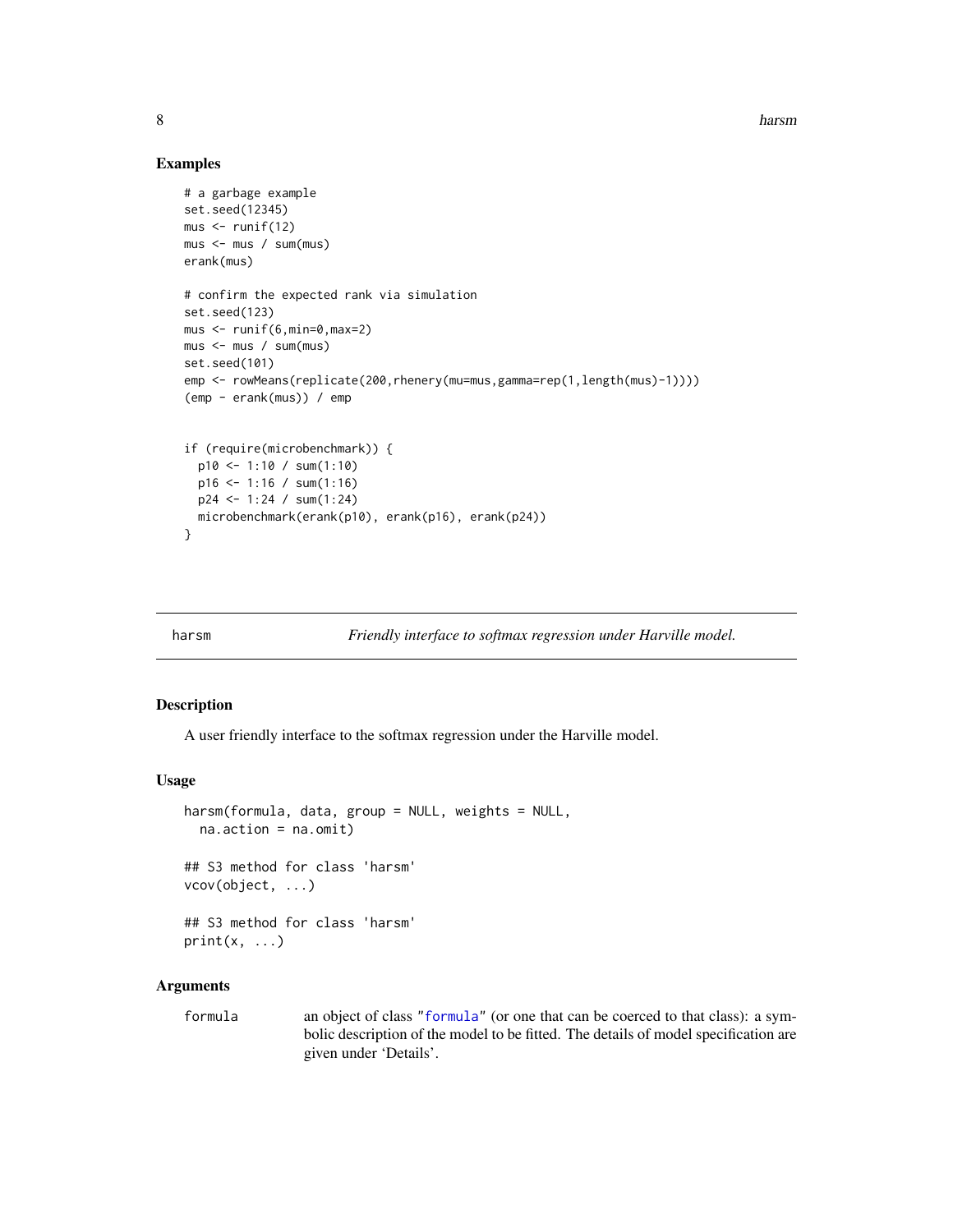#### <span id="page-8-0"></span>harsm **9**

| data         | an optional data frame, list or environment (or object coercible by as, data, frame<br>to a data frame) containing the variables in the model. If not found in data,<br>the variables are taken from environment (formula), typically the environment<br>from which 1m is called. |
|--------------|-----------------------------------------------------------------------------------------------------------------------------------------------------------------------------------------------------------------------------------------------------------------------------------|
| group        | the string name of the group variable in the data, or a bare character with the<br>group name. The group indices need not be integers, but that is more efficient.<br>They need not be sorted.                                                                                    |
| weights      | an optional vector of weights, or the string or bare name of the weights in the<br>data for use in the fitting process. The weights are attached to the outcomes,<br>not the participant. Set to NULL for none.                                                                   |
| na.action    | How to deal with missing values in the outcomes, groups, weights, etc.                                                                                                                                                                                                            |
| object       | an object of class harsm.                                                                                                                                                                                                                                                         |
| $\ddots$     | additional arguments to be passed to the low level regression fitting functions<br>(see below).                                                                                                                                                                                   |
| $\mathsf{x}$ | logicals. If TRUE the corresponding components of the fit (the model frame, the<br>model matrix, the response, the QR decomposition) are returned.                                                                                                                                |

# Details

Performs a softmax regression by groups, via Maximum Likelihood Estimation, under the Harville model. We fit  $\beta$  where odds are  $\eta = x^{\top} \beta$  for independent variables x. The probability of taking first place is then  $\mu = c \exp \eta$ , where the c is chosen so the  $\mu$  sum to one. Under the Harville model, conditional on the first place finisher having been observed, the probability model for second (and successive) places with the probabilities of the remaining participants renormalized.

The print method of the harsm object includes a display of the R-squared. This measures the improvement in squared errors of the expected rank from the model over the null model which posits that all odds are equal. When the formula includes an offset, a 'delta R-squared' is also output. This is the improvement in predicted ranks over the model based on the offset term. Note that the expected ranks are only easy to produce under the Harville model; under the Henery model, the summary R-squared statistics are not produced. Note that this computation uses weighted sums of squares, as the weights contribute to the likelihood term. However, the square sum computation does not take into account the standard error of the rank, and so unlike in linear regression, the softmax regression does not always give positive R-squareds, and the statistic is otherwise hard to interpret.

# Value

An object of class harsm, but also of maxLik with the fit.

#### **Note**

Since version 0.1.0 of this package, the normalization of weights used in this function have changed under the hood. This is to give correct inference in the case where zero weights are used to signify finishing places were not observed. If in doubt, please confirm inference by simulations, taking as example the simulations in the README.

This regression may give odd results when the outcomes are tied, imposing an arbitrary order on the tied outcomes. Moreover, no warning may be issued in this case. In future releases, ties may be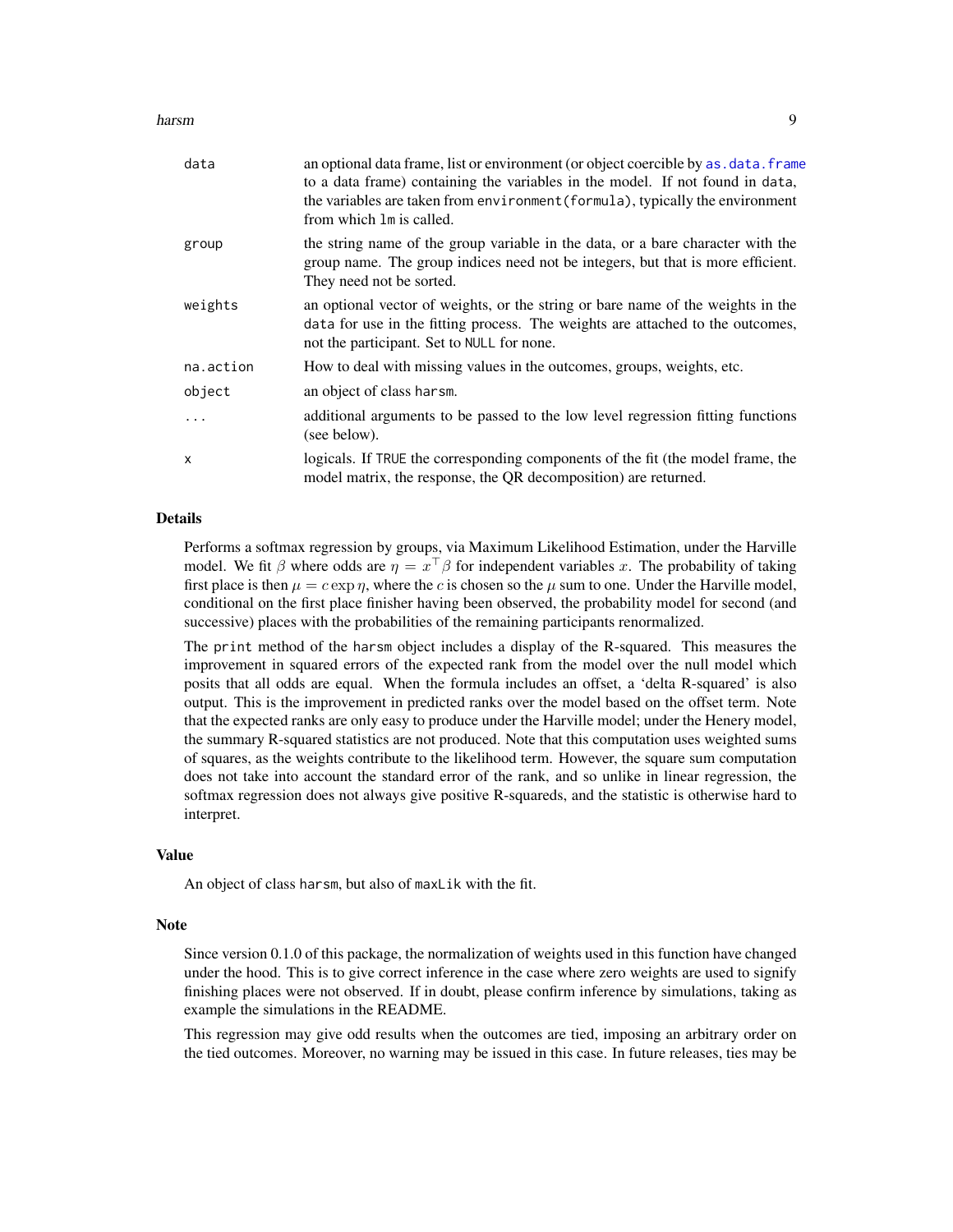<span id="page-9-0"></span>dealt with differently, perhaps in analogy to how ties are treated in the Cox Proportional Hazards regression, using the methods of Breslow or Efron.

To avoid incorrect inference when only the top performers are recorded, and all others are effectively tied, one should use weighting. Set the weights to zero for participants who are tied non-winners, and one for the rest So for example, if you observe the Gold, Silver, and Bronze medal winners of an Olympic event that had a starting field of 12 participants, set weights to 1 for the medal winners, and 0 for the others. Note that the weights do not attach to the participants, they attach to the place they took.

# Author(s)

Steven E. Pav <shabbychef@gmail.com>

#### See Also

[harsmfit](#page-10-1), [harsmlik](#page-26-1).

#### Examples

```
nfeat <-5set.seed(1234)
g \leftarrow ceiling(seq(0.1,1000,by=0.1))
X \leftarrow matrix(rnorm(length(g) * nfeat), ncol=nfeat)
beta <- rnorm(nfeat)
eta <- X %*% beta
y \leq -\text{rsm}(\text{eta}, g)# now the pretty frontend
data <- cbind(data.frame(outcome=y,race=g),as.data.frame(X))
fmla <- outcome \sim V1 + V2 + V3 + V4 + V5
fitm <- harsm(fmla,data,group=race)
eta0 <- rowMeans(X)
data <- cbind(data.frame(outcome=y,race=g,eta0=eta0),as.data.frame(X))
fmla <- outcome ~ offset(eta0) + V1 + V2 + V3 + V4 + V5
fitm <- harsm(fmla,data,group=race)
# with weights
data <- cbind(data.frame(outcome=y,race=g,eta0=eta0),as.data.frame(X))
data$wts <- runif(nrow(data),min=1,max=2)
fmla <- outcome ~ offset(eta0) + V1 + V2 + V3 + V4 + V5
fitm <- harsm(fmla,data,group=race,weights=wts)
# softmax on the Best Picture data
data(best_picture)
df <- best_picture
df$place <- ifelse(df$winner,1,2)
df$weight <- ifelse(df$winner,1,0)
```
fmla <- place ~ nominated\_for\_BestDirector + nominated\_for\_BestActor + Drama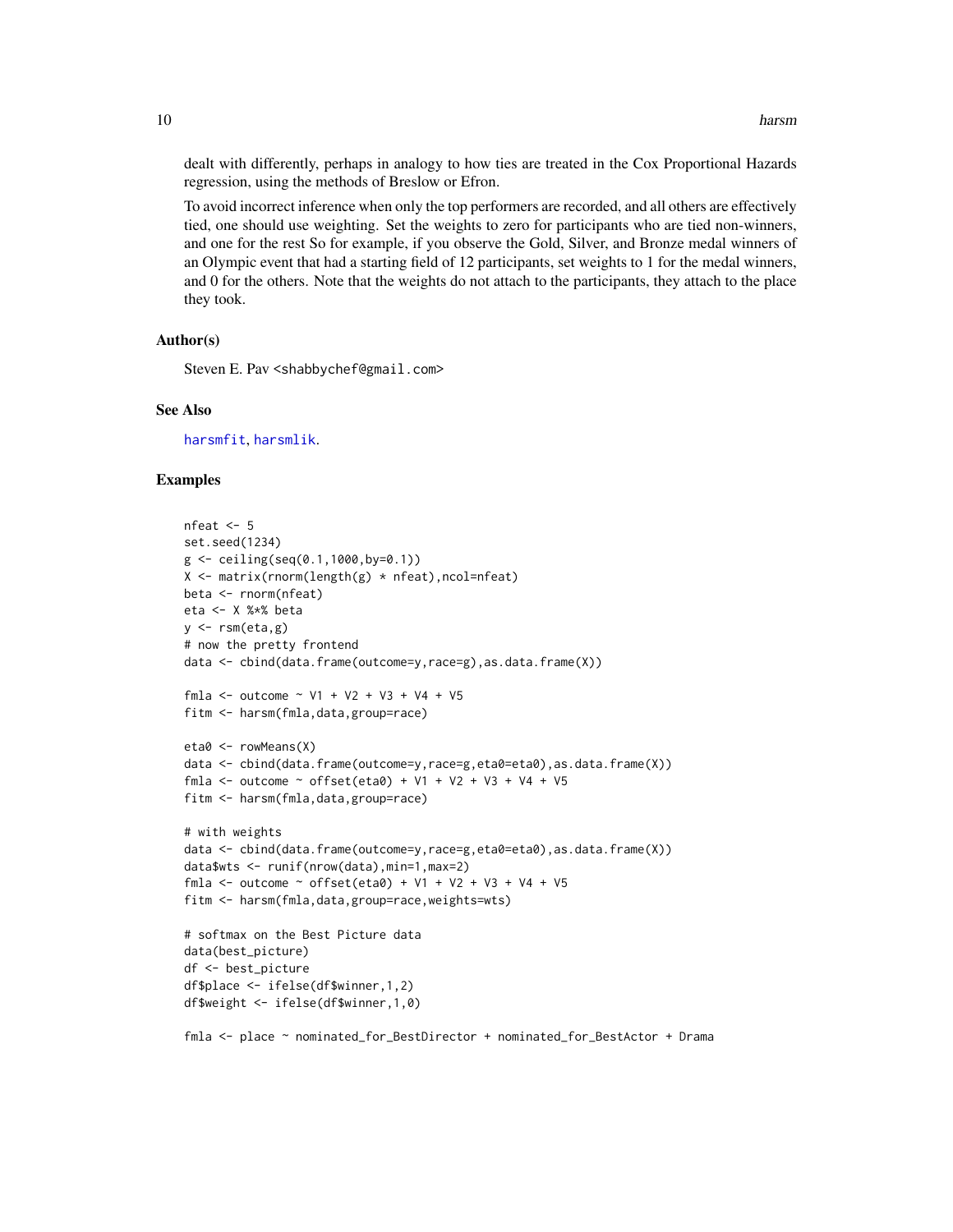#### <span id="page-10-0"></span>harsmfit that the contract of the contract of the contract of the contract of the contract of the contract of the contract of the contract of the contract of the contract of the contract of the contract of the contract of

```
harsm(fmla,data=df,group=year,weights=weight)
```

```
# test against logistic regression
if (require(dplyr)) {
nevent <- 10000
set.seed(1234)
adf <- data_frame(eventnum=floor(seq(1,nevent + 0.7,by=0.5))) %>%
  mutate(x=rnorm(n()),
         program_num=rep(c(1,2),nevent),
         intercept=as.numeric(program_num==1),
         eta=1.5 * x + 0.3 * intercept,
         place=ohenery::rsm(eta,g=eventnum))
# Harville model
modh \leq harsm(place \sim intercept + x,data=adf,group=eventnum)
# the collapsed data.frame for glm
ddf <- adf %>%
  arrange(eventnum,program_num) %>%
  group_by(eventnum) %>%
    summarize(resu=as.numeric(first(place)==1),
              delx=first(x) - last(x),
              deli=first(intercept) - last(intercept)) %>%
  ungroup()
# glm logistic fit
modg <- glm(resu ~ delx + 1,data=ddf,family=binomial(link='logit'))
all.equal(as.numeric(coef(modh)),as.numeric(coef(modg)),tolerance=1e-4)
all.equal(as.numeric(vcov(modh)),as.numeric(vcov(modg)),tolerance=1e-4)
}
```
<span id="page-10-1"></span>harsmfit *Experts only softmax regression under Harville model.*

#### Description

An "experts only" softmax fitting function for the Harville model.

#### Usage

```
harsmfit(y, g, X, wt = NULL, eta0 = NULL, normalize_wt = FALSE,
 method = c("BFGS", "NR", "CG", "NM"))
```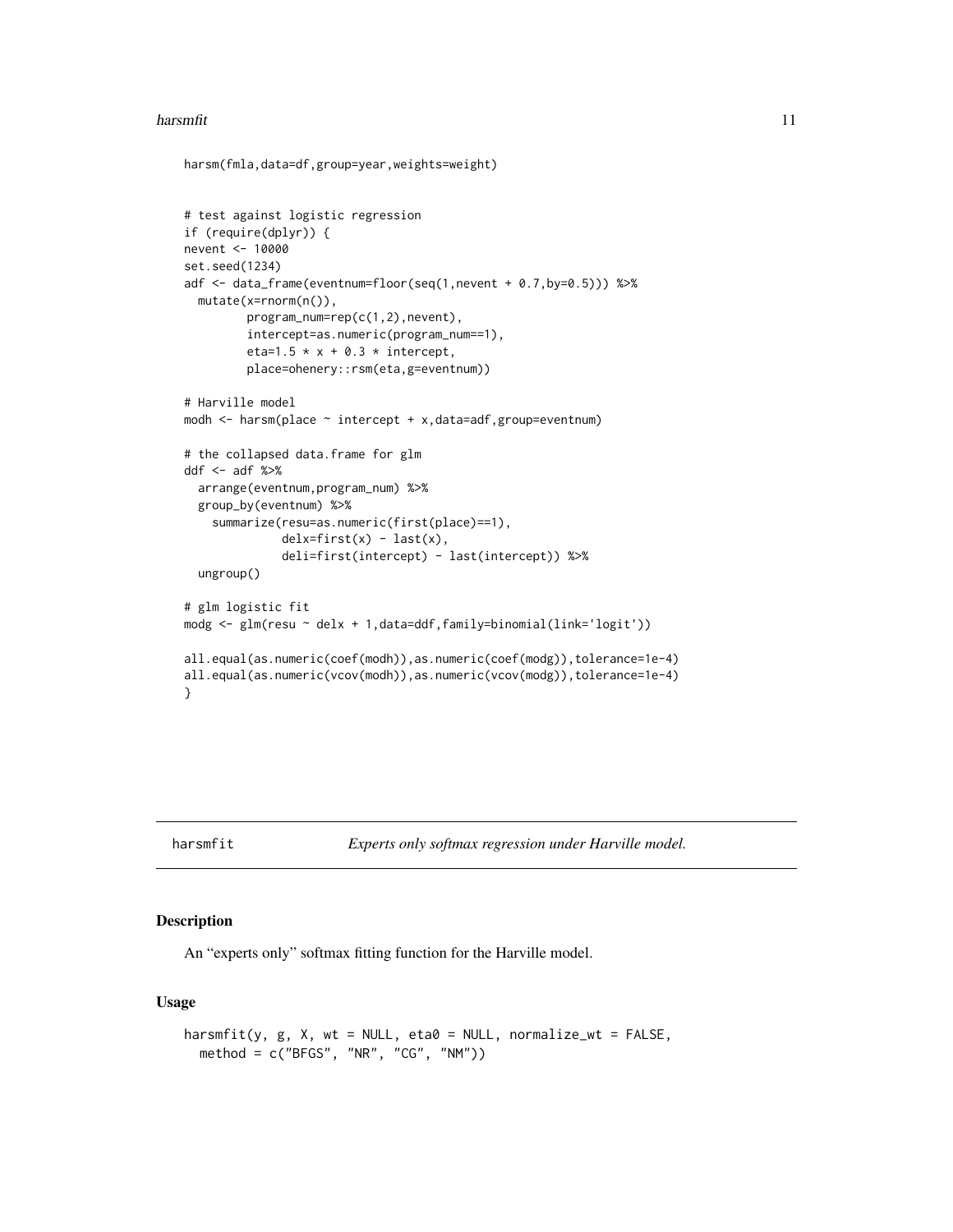# <span id="page-11-0"></span>Arguments

| У            | a vector of the ranked outcomes within each group. Only the order within a<br>group matters.                                                                                                                                                                                                                                                                                                                                                      |
|--------------|---------------------------------------------------------------------------------------------------------------------------------------------------------------------------------------------------------------------------------------------------------------------------------------------------------------------------------------------------------------------------------------------------------------------------------------------------|
| g            | a vector giving the group indices. Need not be integers, but that is more efficient.<br>Need not be sorted. Must be the same length as y.                                                                                                                                                                                                                                                                                                         |
| X            | a matrix of the independent variables. Must have as many rows as the length of<br>у.                                                                                                                                                                                                                                                                                                                                                              |
| wt           | an optional vector of the observation level weights. These must be non-negative,<br>otherwise an error is thrown. Note that the weight of the last ranked outcome<br>within a group is essentially ignored. Must be the same length as y.                                                                                                                                                                                                         |
| eta0         | an optional vector of the consensus odds. These are added to the fit odds in odds<br>space before the likelihood caclulation. If given, then when the model is used to<br>predict, similar consensus odds must be given. Must be the same length as y.                                                                                                                                                                                            |
| normalize_wt | if TRUE, we renormalize wt, if given, to have mean value 1. Note that the de-<br>fault value has changed since version 0.1.0 of this package. Moreover, non-<br>normalized weights can lead to incorrect inference. Use with caution.                                                                                                                                                                                                             |
| method       | maximisation method, currently either "NR" (for Newton-Raphson), "BFGS"<br>(for Broyden-Fletcher-Goldfarb-Shanno), "BFGSR" (for the BFGS algorithm<br>implemented in R), "BHHH" (for Berndt-Hall-Hall-Hausman), "SANN" (for<br>Simulated ANNealing), "CG" (for Conjugate Gradients), or "NM" (for Nelder-<br>Mead). Lower-case letters (such as "nr" for Newton-Raphson) are allowed. If<br>missing, a suitable method is selected automatically. |

# Details

Given a number of events, indexed by group, and a vector  $y$  of the ranks of each entry within that group, perform maximum likelihood estimation under the softmax and proportional probability model.

The user can optionally supply a vector of  $\eta_0$ , which are taken as the fixed, or 'consensus' odds. The estimation is then conditional on these fixed odds.

Weighted estimation is supported.

The code relies on the likelihood function of [harsmlik](#page-26-1), and MLE code from [maxLik](#page-0-0).

# Value

An object of class harsm, maxLik, and linodds.

# Author(s)

Steven E. Pav <shabbychef@gmail.com>

# References

Harville, D. A. "Assigning probabilities to the outcomes of multi-entry competitions." Journal of the American Statistical Association 68, no. 342 (1973): 312-316. [http://dx.doi.org/10.1080/](http://dx.doi.org/10.1080/01621459.1973.10482425) [01621459.1973.10482425](http://dx.doi.org/10.1080/01621459.1973.10482425)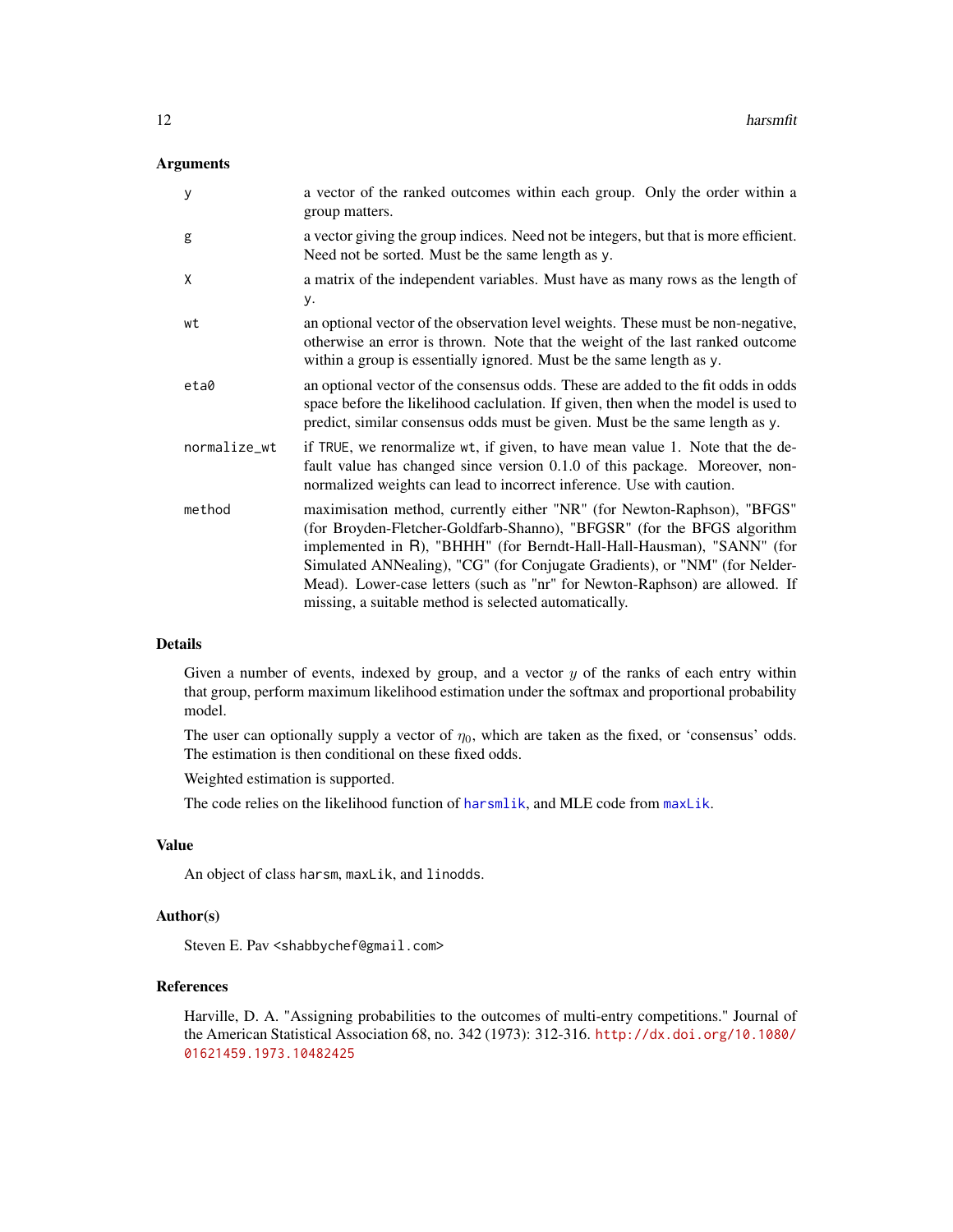# <span id="page-12-0"></span>harsm\_invlink 13

# See Also

the likelihood function, [harsmlik](#page-26-1), and the expected rank function (the inverse link), [erank](#page-6-1).

#### Examples

```
nfeat <- 5
set.seed(1234)
g \leftarrow ceiling(seq(0.1,1000,by=0.1))
X <- matrix(rnorm(length(g) * nfeat),ncol=nfeat)
beta <- rnorm(nfeat)
eta <- X %*% beta
y \leftarrow \text{rsm}(\text{eta}, g)mod0 <- harsmfit(y=y,g=g,X=X)
summary(mod0)
# now upweight finishers 1-5
modw \leq harsmfit(y=y,g=g,X=X,wt=1 + as.numeric(y \leq 6))
summary(modw)
```
<span id="page-12-1"></span>harsm\_invlink *The inverse link for the softmax.*

# Description

The inverse link function for the softmax. This function takes the group-wise probabilities,  $\mu$ , and computes the expected ranks within each group under the Harville model. That is, it is a groupwise computation of the [erank](#page-6-1) function.

# Usage

```
harsm_invlink(eta, mu = smax(eta, g), g = NULL)
```
# Arguments

| eta | a vector of the odds. Must be the same length as g if g is given.                                                                                                                         |
|-----|-------------------------------------------------------------------------------------------------------------------------------------------------------------------------------------------|
| mu  | a vector of the probabilities. Should sum to one, at least per group. Should be<br>the same size as g if given. If both mu and eta are given, a warning is issued,<br>and the mu is used. |
| g   | a vector giving the group indices. If NULL, then we assume only one group is in<br>consideration.                                                                                         |

# Value

a vector of the ranks.

### Author(s)

Steven E. Pav <shabbychef@gmail.com>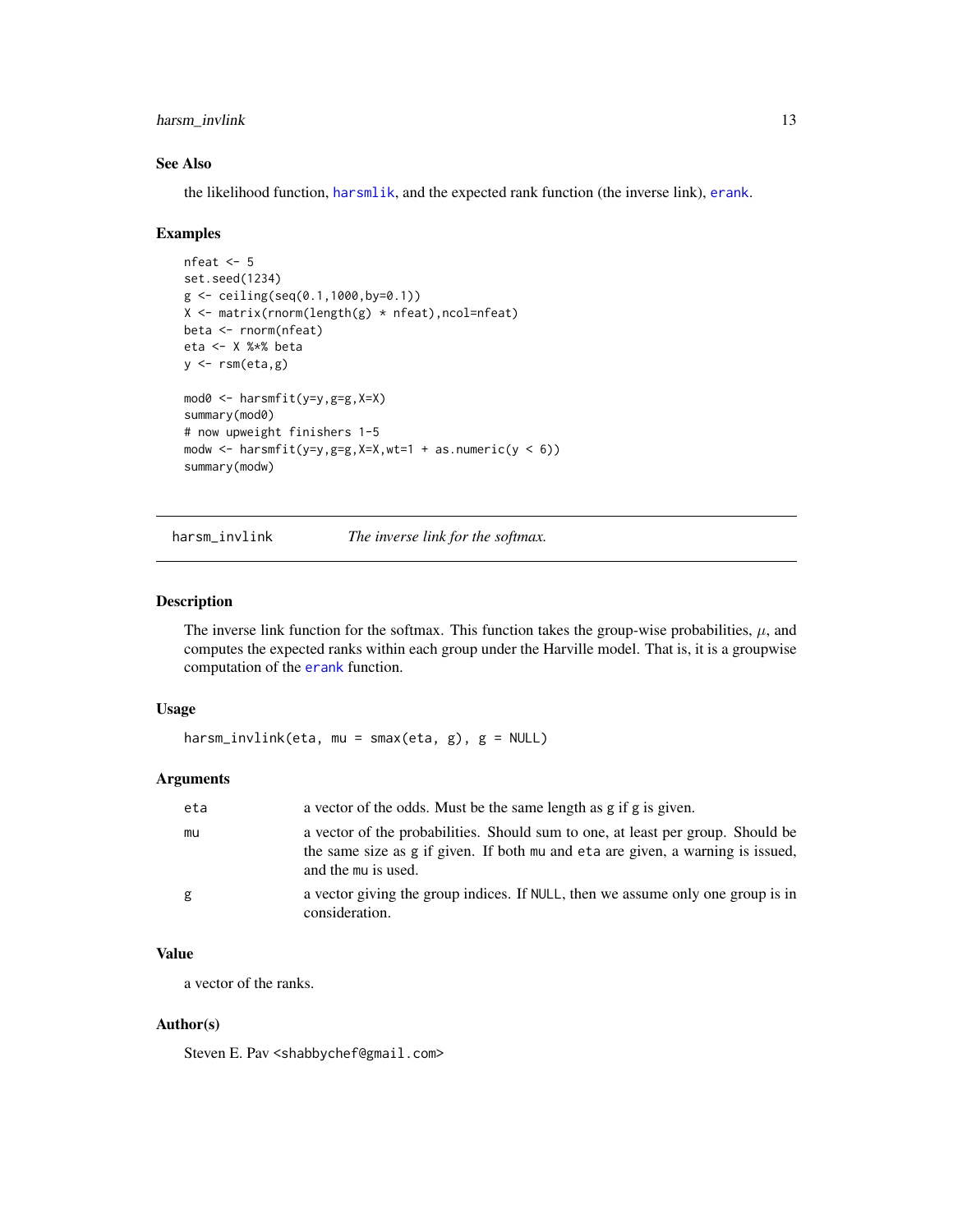14 hensm

# See Also

the ungrouped version of this, [erank](#page-6-1).

# Examples

```
mus < - runif(12)mus <- mus / sum(mus)
harsm_invlink(mus)
```
harsm\_invlink(mus,c(rep(1,6),rep(2,6)))

<span id="page-13-1"></span>hensm *Friendly interface to softmax regression under Henery model.*

# Description

A user friendly interface to the softmax regression under the Henery model.

# Usage

```
hensm(formula, data, group = NULL, weights = NULL, ngamma = 4,
 na.action = na.omit)
## S3 method for class 'hensm'
vcov(object, ...)
```
## S3 method for class 'hensm'  $print(x, \ldots)$ 

# Arguments

| formula | an object of class "formula" (or one that can be coerced to that class): a sym-<br>bolic description of the model to be fitted. The details of model specification are<br>given under 'Details'.                                                                                  |
|---------|-----------------------------------------------------------------------------------------------------------------------------------------------------------------------------------------------------------------------------------------------------------------------------------|
| data    | an optional data frame, list or environment (or object coercible by as, data, frame<br>to a data frame) containing the variables in the model. If not found in data,<br>the variables are taken from environment (formula), typically the environment<br>from which 1m is called. |
| group   | the string name of the group variable in the data, or a bare character with the<br>group name. The group indices need not be integers, but that is more efficient.<br>They need not be sorted.                                                                                    |
| weights | an optional vector of weights, or the string or bare name of the weights in the<br>data for use in the fitting process. The weights are attached to the outcomes,<br>not the participant. Set to NULL for none.                                                                   |
| ngamma  | The number of gammas to fit. Should be at least 2.                                                                                                                                                                                                                                |

<span id="page-13-0"></span>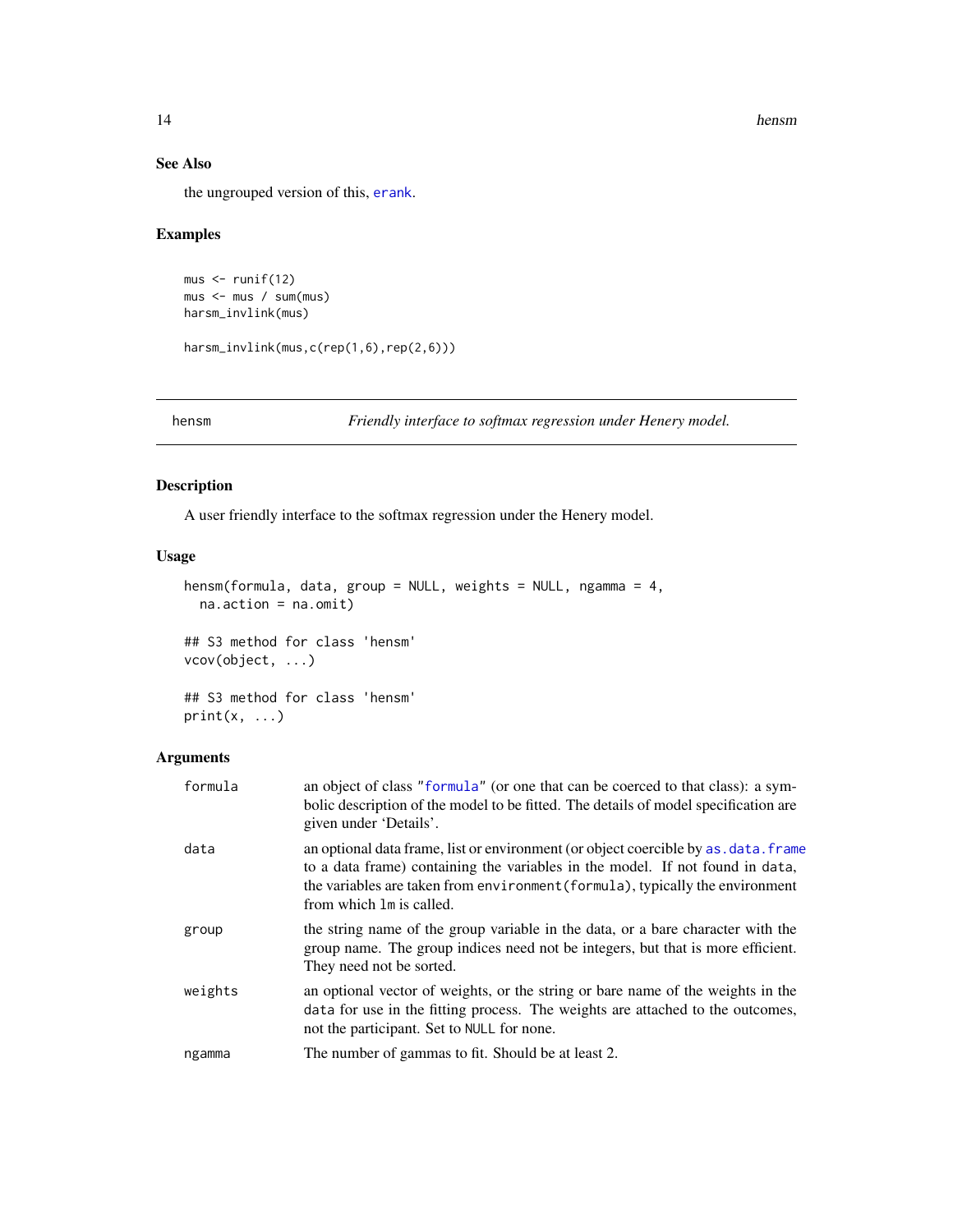#### <span id="page-14-0"></span>hensm and the state of the state of the state of the state of the state of the state of the state of the state of the state of the state of the state of the state of the state of the state of the state of the state of the

| na.action | How to deal with missing values in $y, g, X, wt, eta\$                                                                                             |
|-----------|----------------------------------------------------------------------------------------------------------------------------------------------------|
| object    | an object of class hensm.                                                                                                                          |
| .         | additional arguments to be passed to the low level regression fitting functions<br>(see below).                                                    |
| x         | logicals. If TRUE the corresponding components of the fit (the model frame, the<br>model matrix, the response, the QR decomposition) are returned. |

# Details

Performs a softmax regression by groups, via Maximum Likelihood Estimation. It is assumed that successive sub-races maintain the proportional probability of the softmax, up to some gamma coefficients,  $\gamma_2, \gamma_3, ..., \gamma_n$ , which we fit. This model nests the Harville model fit by [harsm](#page-7-1), by fixing all the gammas equal to 1.

# Value

An object of class hensm, but also of maxLik with the fit.

#### Note

This regression may give odd results when the outcomes are tied, imposing an arbitrary order on the tied outcomes. Moreover, no warning may be issued in this case. In future releases, ties may be dealt with differently, perhaps in analogy to how ties are treated in the Cox Proportional Hazards regression, using the methods of Breslow or Efron.

To avoid incorrect inference when only the top performers are recorded, and all others are effectively tied, one should use weighting. Set the weights to zero for participants who are tied non-winners, and one for the rest So for example, if you observe the Gold, Silver, and Bronze medal winners of an Olympic event that had a starting field of 12 participants, set weights to 1 for the medal winners, and 0 for the others. Note that the weights do not attach to the participants, they attach to the place they took.

Since version 0.1.0 of this package, the normalization of weights used in this function have changed under the hood. This is to give correct inference in the case where zero weights are used to signify finishing places were not observed. If in doubt, please confirm inference by simulations, taking as example the simulations in the README.

# Author(s)

Steven E. Pav <shabbychef@gmail.com>

#### See Also

[harsm](#page-7-1), [smlik](#page-26-2).

# Examples

```
nfeat <-5set.seed(1234)
g <- ceiling(seq(0.1,1000,by=0.1))
```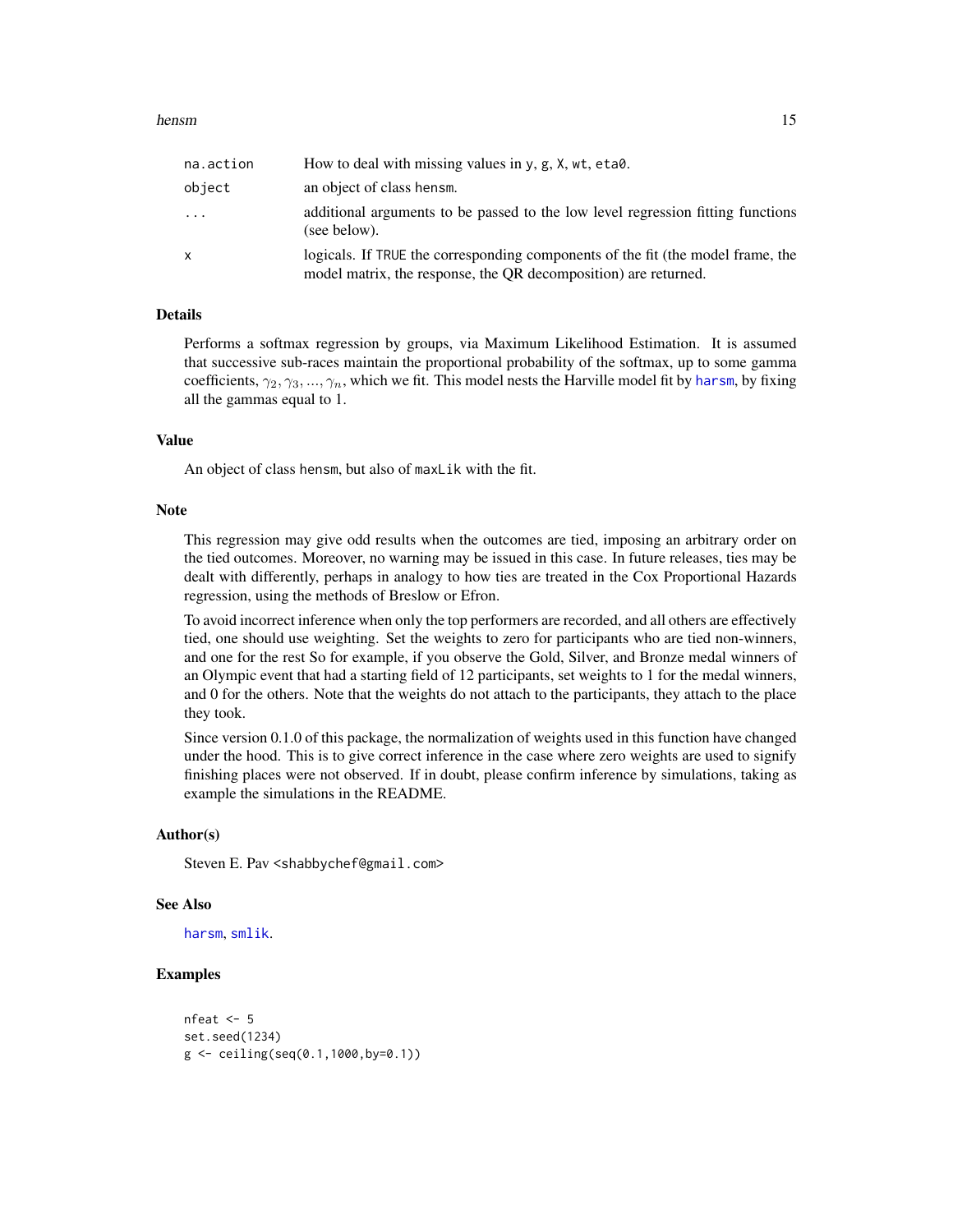```
X \leftarrow matrix(rnorm(length(g) * nfeat), ncol=nfeat)
beta <- rnorm(nfeat)
eta <- X %*% beta
# 2FIX: do rhenery
y \leftarrow \text{rsm}(\text{eta}, g)# now the pretty frontend
data <- cbind(data.frame(outcome=y,race=g),as.data.frame(X))
fmla <- outcome \sim V1 + V2 + V3 + V4 + V5
fitm <- hensm(fmla,data,group=race)
# with offset
eta0 <- rowMeans(X)
data <- cbind(data.frame(outcome=y,race=g,eta0=eta0),as.data.frame(X))
fmla <- outcome ~ offset(eta0) + V1 + V2 + V3 + V4 + V5
fitm <- hensm(fmla,data,group=race)
# on horse race data
library(dplyr)
data(race_data)
df <- race_data %>%
group_by(EventId) %>%
mutate(eta0=log(WN_pool / sum(WN_pool))) %>%
ungroup() %>%
mutate(weights=ifelse(!is.na(Finish),1,0)) %>%
mutate(fac_age=cut(Age,c(0,3,5,7,Inf),include.lowest=TRUE))
# Henery Model with market efficiency
hensm(Finish ~ eta0,data=df,group=EventId,weights=weights,ngamma=3)
# look for age effect not captured by consensus odds.
hensm(Finish ~ offset(eta0) + fac_age,data=df,group=EventId,weights=weights,ngamma=2)
```
<span id="page-15-1"></span>inv\_smax *The inverse softmax function.*

# Description

The inverse softmax function: take a logarithm and center.

#### Usage

 $inv_{\text{max}}(mu, g = NULL)$ 

#### Arguments

mu a vector of the probablities. Must be the same length as g if g is given. If mu and eta are both given, we ignore eta and use mu.

<span id="page-15-0"></span>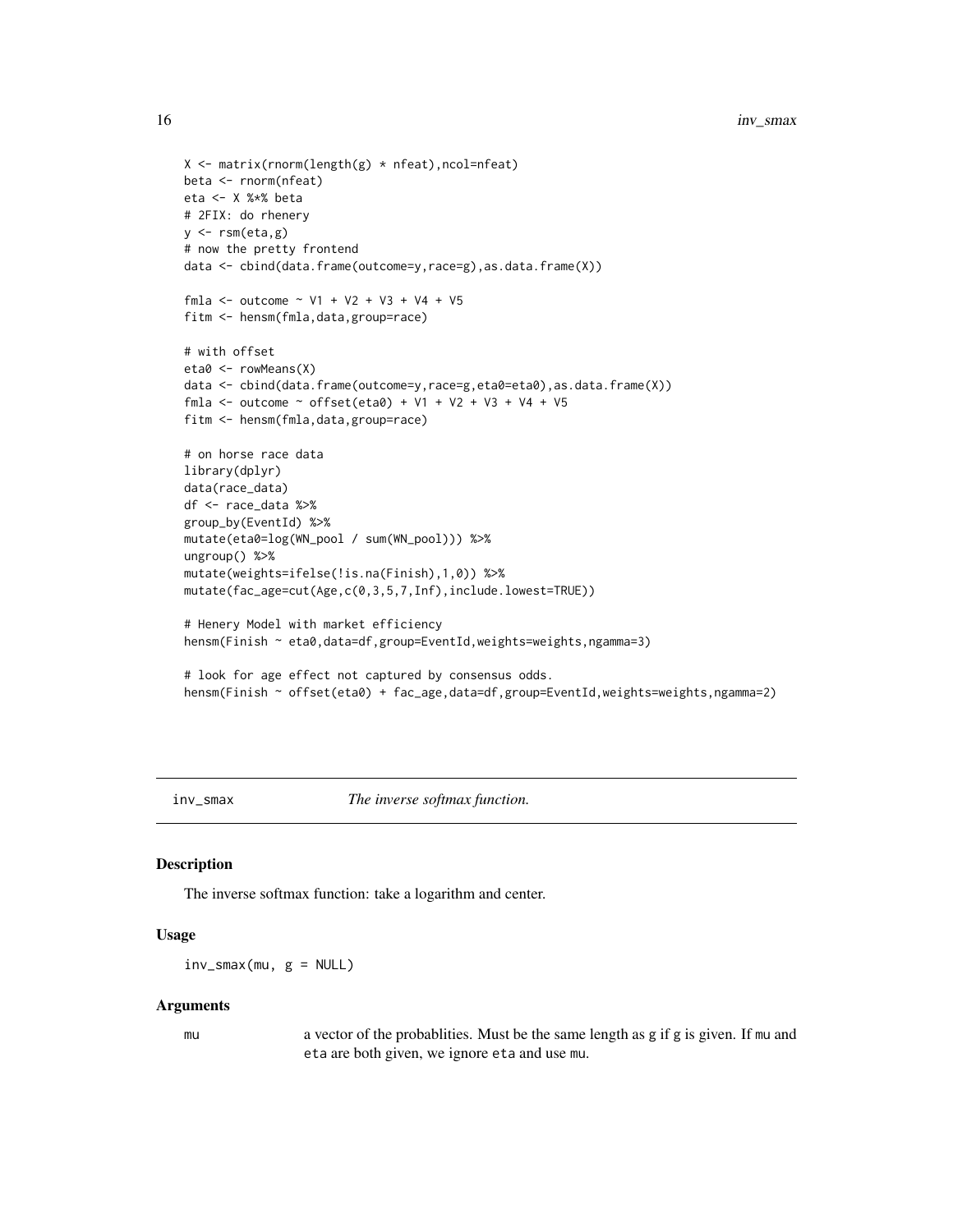#### <span id="page-16-0"></span>normalize the contract of the contract of the contract of the contract of the contract of the contract of the contract of the contract of the contract of the contract of the contract of the contract of the contract of the

g a vector giving the group indices. If NULL, then we assume only one group is in consideration.

# Details

This is the inverse of the softmax function. Given vector  $\mu$  for a single group, finds vector  $\eta$  such that

$$
\eta_i = \log \mu_i + c,
$$

where *c* is chosen such that the  $\eta$  sum to zero:

$$
c = \frac{-1}{n} \sum_{i} \log \mu_i.
$$

# Value

the centered log probabilities.

# Note

This function can deal with overflow in a semi-coherent way.

# Author(s)

Steven E. Pav <shabbychef@gmail.com>

# See Also

[smax](#page-24-1)

# Examples

```
# we can deal with large values:
set.seed(2345)
eta <- rnorm(12,sd=1000)
mu <- smax(eta)
eta0 <- inv_smax(mu)
```
<span id="page-16-1"></span>

#### normalize *Normalize a vector to sum to one.*

# Description

Divide a vector by its sum, resulting in a vector with sum equal to one.

# Usage

normalize(x)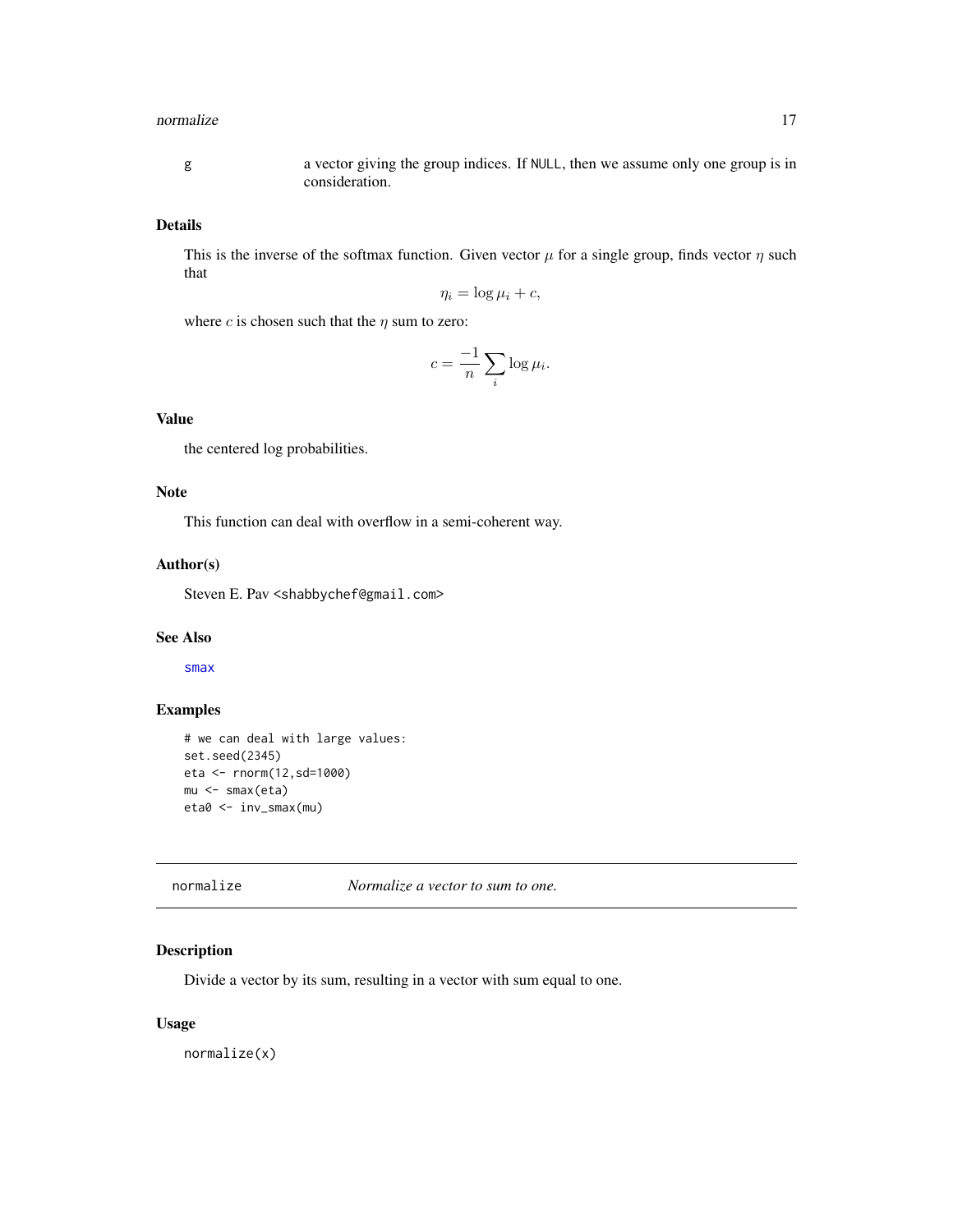#### Arguments

x vector of input data.

# Value

the input divided by its sum. For the row-wise version, each row is divided by its sum.

# Note

This function will return NA when any elements of the input are NA. May return Inf if the elements sum to zero.

# Author(s)

Steven E. Pav <shabbychef@gmail.com>

ohenery *The 'ohenery' package.*

#### Description

Modeling of ordinal outcomes via the softmax function under the Harville and Henery models.

#### Harville and Henery models

The Harville and Henery models describe the probability of ordered outcomes in terms of some parameters. Typically the ordered outcomes are things like place in a race, or winner among a large number of contestants. The Harville model could be described as a softmax probability for the first place finish, with a recursive model on the remaining places. The Henery model generalizes that to adjust the remaining places with another parameter.

These are best illustrated with an example. Suppose you observe a race of 20 contestants. Contestant number 11 takes first place, number 6 takes second place, and 17 takes third place, while the fourth through twentieth places are not recorded or not of interest. Under the Harville model, the probability of this outcome can be expressed as

$$
\frac{\mu_{11}}{\sum_{i} \mu_i} \frac{\mu_6}{\sum_{i \neq 11} \mu_i} \frac{\mu_{17}}{\sum_{i \neq 11, i \neq 6} \mu_i},
$$

where  $\mu_i = \exp \eta_i$ . In a softmax regression under the Harville model, one expresses the odds as  $\eta_i = x_i^{\top} \beta$ , where  $x_i$  are independent variables, for some  $\beta$  to be fit by the regression.

Under the Henery model, one adds gammas,  $\gamma_2, \gamma_3, \dots$  such that the probability of the outcome above is

$$
\frac{\mu_{11}}{\sum_{i}\mu_i}\frac{\mu_6^{\gamma_2}}{\sum_{i\neq 11}\mu_i^{\gamma_2}}\frac{\mu_{17}^{\gamma_3}}{\sum_{i\neq 11,i\neq 6}\mu_i^{\gamma_3}}.
$$

There is no reason to model a  $\gamma_1$  as anything but one, since it would be redundant. The Henery softmax regression estimates the  $\beta$  as well as the  $\gamma_j$ . To simplify the regression, the higher order gammas are assumed to equal the last fit value. That is, we usually model  $\gamma_5 = \gamma_4 = \gamma_3$ .

<span id="page-17-0"></span>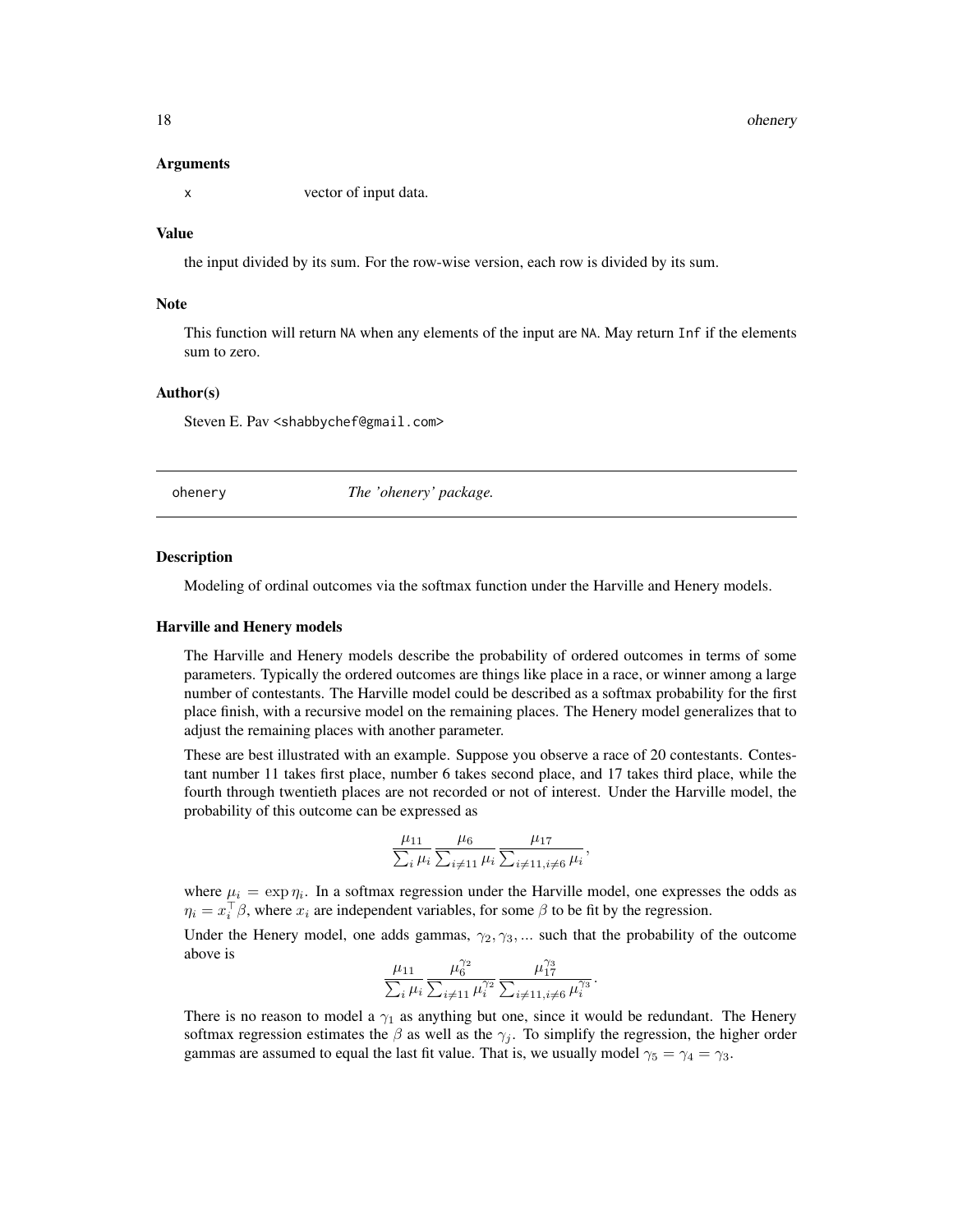<span id="page-18-0"></span>The regression supports weighted estimation as well. The weights are applied to the *places*, not to the participants. The weighted likelihood under the example above, for the Harville model is

$$
\left(\frac{\mu_{11}}{\sum_i \mu_i}\right)^{w_1} \left(\frac{\mu_6}{\sum_{i \neq 11} \mu_i}\right)^{w_2} \left(\frac{\mu_{17}}{\sum_{i \neq 11, i \neq 6} \mu_i}\right)^{w_3}.
$$

The weighting mechanism is how this package deals with unobserved places. Rather than marking all runners-up as tied for fourth place, in this case one sets the  $w_i = 0$  for  $i > 3$ . The regression is then not asked to make distinctions between the tied runners-up.

#### Breaking Changes

This package is a work in progress. Expect breaking changes. Please file any bug reports or issues at <https://github.com/shabbychef/ohenery/issues>.

#### Legal Mumbo Jumbo

ohenery is distributed in the hope that it will be useful, but WITHOUT ANY WARRANTY; without even the implied warranty of MERCHANTABILITY or FITNESS FOR A PARTICULAR PUR-POSE. See the GNU Lesser General Public License for more details.

# **Note**

This package is maintained as a hobby.

# Author(s)

Steven E. Pav <shabbychef@gmail.com>

# References

Harville, D. A. "Assigning probabilities to the outcomes of multi-entry competitions." Journal of the American Statistical Association 68, no. 342 (1973): 312-316. [http://dx.doi.org/10.1080/](http://dx.doi.org/10.1080/01621459.1973.10482425) [01621459.1973.10482425](http://dx.doi.org/10.1080/01621459.1973.10482425)

Henery, R. J. "Permutation probabilities as models for horse races." Journal of the Royal Statistical Society: Series B (Methodological) 43, no. 1 (1981): 86-91. [http://dx.doi.org/10.1111/j.](http://dx.doi.org/10.1111/j.2517-6161.1981.tb01153.x) [2517-6161.1981.tb01153.x](http://dx.doi.org/10.1111/j.2517-6161.1981.tb01153.x)

ohenery-NEWS *News for package 'ohenery':*

#### Description

News for package 'ohenery'

#### [ohenery](https://cran.r-project.org/package=ohenery) Initial Version 0.1.1 (2018-10-14)

• Change default in harsm and hensm to use unnormalized weights, correcting inference when not all finishes are observed.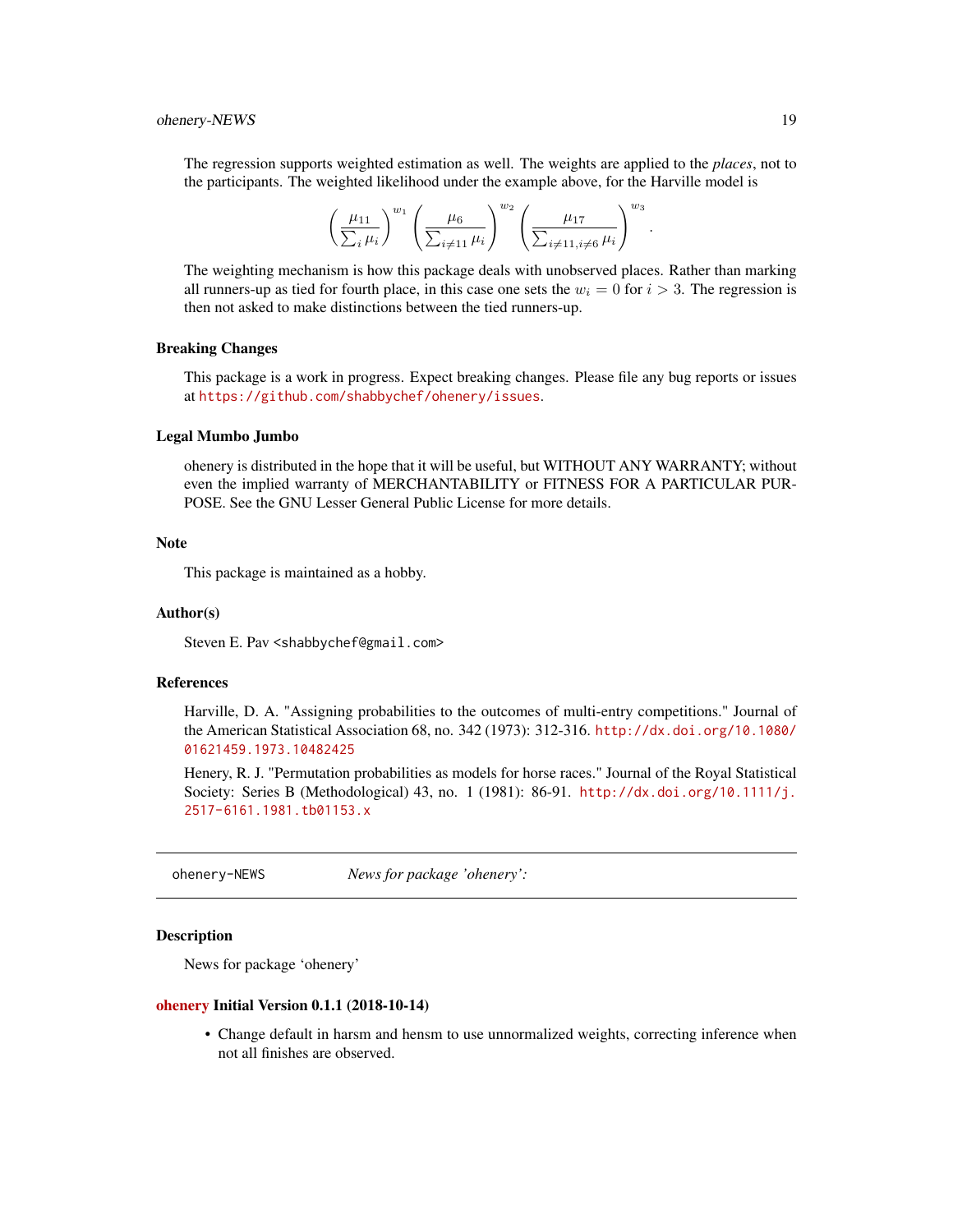#### <span id="page-19-0"></span>[ohenery](https://cran.r-project.org/package=ohenery) Initial Version 0.1.0 (2018-10-01)

• first CRAN release.

race\_data *Horse Race Data*

#### **Description**

Three weeks of horse race data from tracks worldwide.

#### Usage

data(race\_data)

#### Format

A data.frame object with 36,418 observations and 19 columns.

The columns are defined as follows:

EventId An integer ID denoting the event (race). These range from 1 to 4486.

TrackId An integer ID number of the the track. There are 64 different tracks represented.

Type The type of event, one of "Thoroughbred" or "Harness".

RaceNum The integer race number within a group of races at a track on a given date.

CorrectedPostTime The 'corrected' post time of the race, in the form %Y-%m-%d %H:%M:%S, presumably in the PDT time zone. Has values like "2019-03-05 02:30:00".

Yards The length of the race, in yards.

SurfaceText A string, one of "Turf", "Dirt", "All-Weather" or NA.

HorseName The string name of the horse.

- HorseId A unique integer ID for each horse. As different horses can have the same name, this ID is constructed from the name of the Horse, the Sire and the Dam.
- Age The age of the horse, in integer years, at the time of the event. Typically less than 10.
- Sex A single character denoting the sex of the horse. I believe the codes are "M" for "Mare" (female four years or older), "G" for "Gelding", "F" for "Filly" (female under four years of age), "C" for "Colt" (male under four years of age), "H" for "Horse" (male four years of age and up), "R" for "Rig" (hard to explain), "A" for "???". There are some NA values as well.
- Weight\_lbs The weight in integer pounds of the jockey and any equipment. Typically around 120.
- PostPosition The integer starting position of the horse. Typically there is a slight advantage to starting at the first or second post position.
- Medication One of several codes indicating any medication the horse may be taking at the time of the race. I believe "L" stands for "Lasix", a common medication for lung conditions that is thought to give horses a slight boost in speed.
- MorningLine A double indicating the "morning betting line" for win bets on the horse. It is not clear how to interpret this value, perhaps it is return on a dollar. Values range from 0.40 to 80.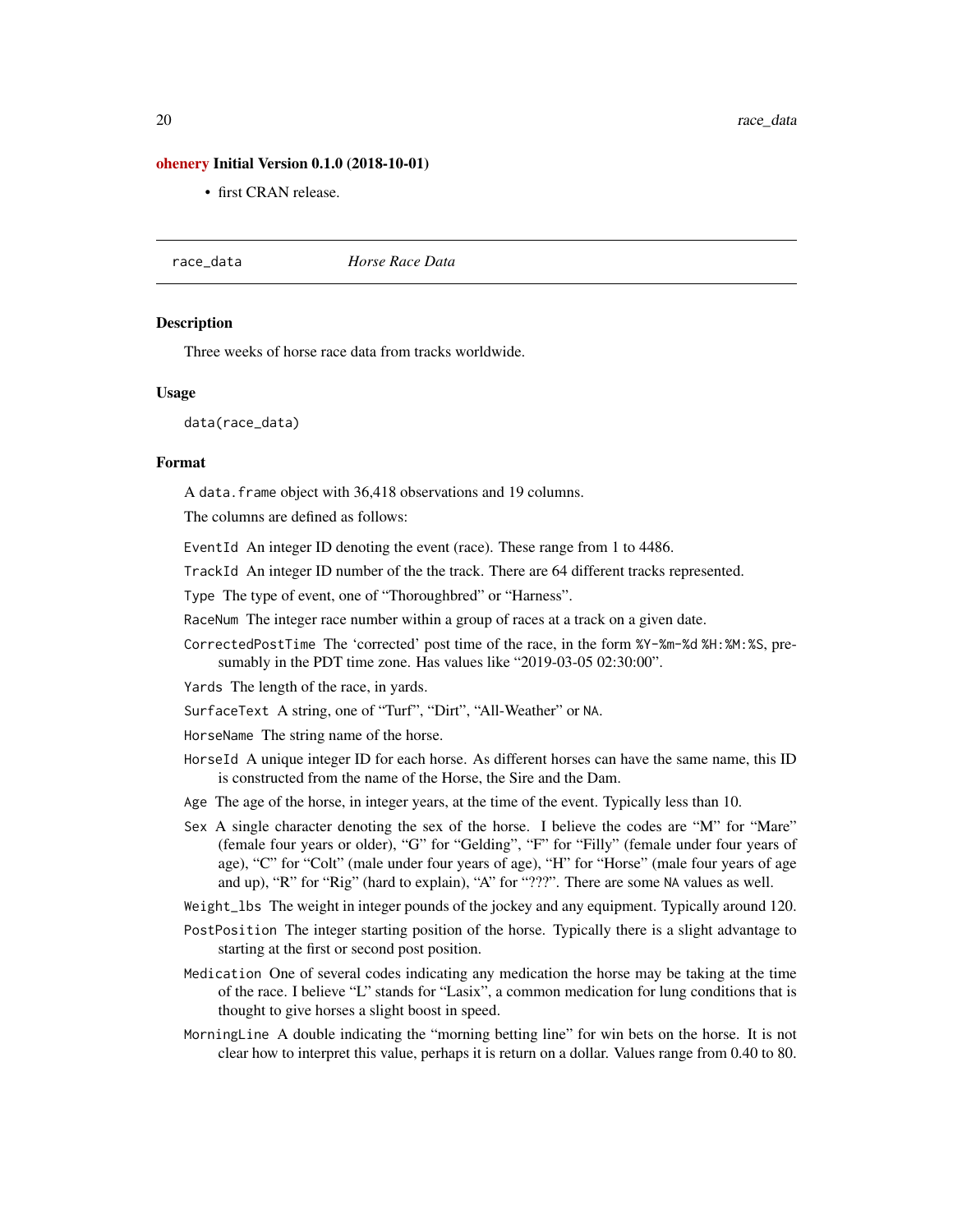#### race\_data 21

WN\_pool The total combined pool in win bets, in dollars, on this horse at post time.

PL\_pool The total combined pool in place bets, in dollars, on this horse at post time.

SH\_pool The total combined pool in show bets, in dollars, on this horse at post time.

Finish The integer finishing position of the horse. A 1 means first place. We only collect values of 1, 2, and 3, while the remaining finishing places are unknown and left as NA.

# Note

The author makes no guarantees regarding correctness of this data.

#### Author(s)

Steven E. Pav <shabbychef@gmail.com>

# Source

Data were sourced from the web. Don't ask.

# Examples

```
library(dplyr)
data(race_data)
# compute win bet efficiency
efficiency <- race_data %>%
 group_by(EventId) %>%
   mutate(ImpliedOdds=WN_pool / sum(WN_pool,na.rm=TRUE)) %>%
 ungroup() %>%
 mutate(OddsBucket=cut(ImpliedOdds,c(0,0.05,seq(0.1,1,by=0.10)),include.lowest=TRUE)) %>%
 group_by(OddsBucket) %>%
    summarize(PropWin=mean(as.numeric(coalesce(Finish==1,FALSE)),na.rm=TRUE),
              MedImpl=median(ImpliedOdds,na.rm=TRUE),
              nObs=n()) %>%
 ungroup()
if (require('ggplot2') && require('scales')) {
```

```
efficiency %>%
   ggplot(aes(MedImpl,PropWin,size=nObs)) +
   geom_point() +
   scale_x_sqrt(labels=percent) +
   scale_y_sqrt(labels=percent) +
   geom_abline(slope=1,intercept=0,linetype=2,alpha=0.6) +
   labs(title='actual win probability versus implied win probability',
       size='# horses',
        x='implied win probability',
       y='observed win probability')
}
```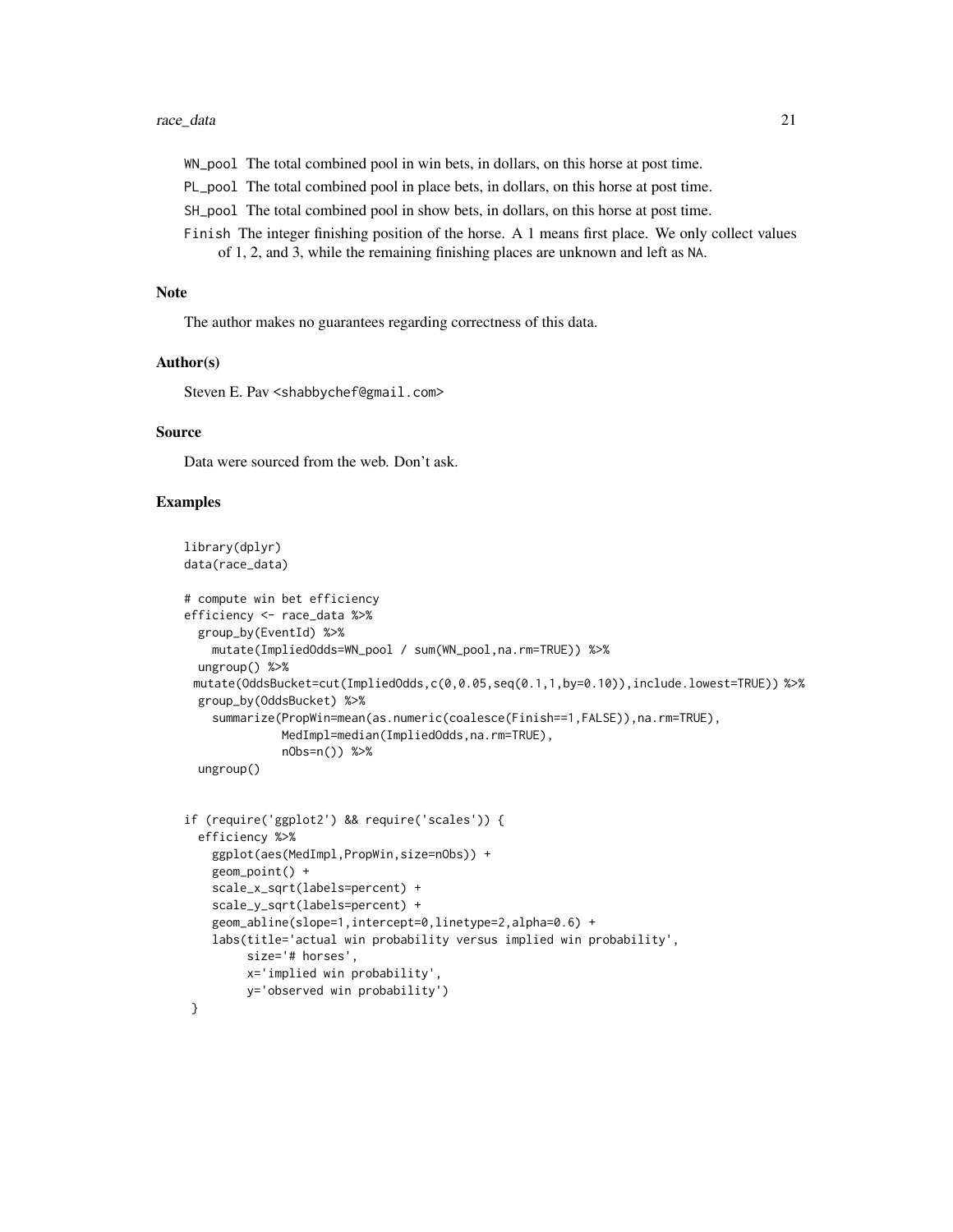<span id="page-21-1"></span><span id="page-21-0"></span>

# Description

Given base probabilities, and Henery gamma coefficients, performs random generation, using R's built in rand seed, of the final outcome of a race for each participant.

#### Usage

```
rhenery(mu, gamma = NULL)
```
#### Arguments

| mu    | a vector of the probabilities of taking first place.                                                                                                           |
|-------|----------------------------------------------------------------------------------------------------------------------------------------------------------------|
| gamma | a vector of the gamma coefficients. Should have length one less than mu, but<br>if longer the unused elements are ignored. If shorter, we reserve the right to |
|       | either throw an error or extend out the last gamma element. If not given, the                                                                                  |
|       | coefficients are assumed to be all one, which is the Harville model.                                                                                           |

#### Details

Given vectors  $\mu$  and  $\gamma$ , first computes

$$
\pi_{1,i} = \frac{\mu_i^{\gamma_1}}{\sum_j \mu_j^{\gamma_1}},
$$

then assigns a 1 to participant i with probability  $\pi_{1,i}$ . The 'winning' participant is then removed from consideration, and the process is repeated using the remaining  $\mu$  and  $\gamma$  vectors.

Typically one has that  $\mu_i = \exp \eta_i$ , for some 'odds',  $\eta_i$ .

When the  $\gamma$  are all one, you recover the Harville softmax model.

# Value

A vector, of the same length as the probabilities, giving the entry of each horse. Note that the expected value of this returned thing makes sense, it is *not* the finished rank ordering of a race.

#### Author(s)

Steven E. Pav <shabbychef@gmail.com>

# See Also

[rsm](#page-22-1)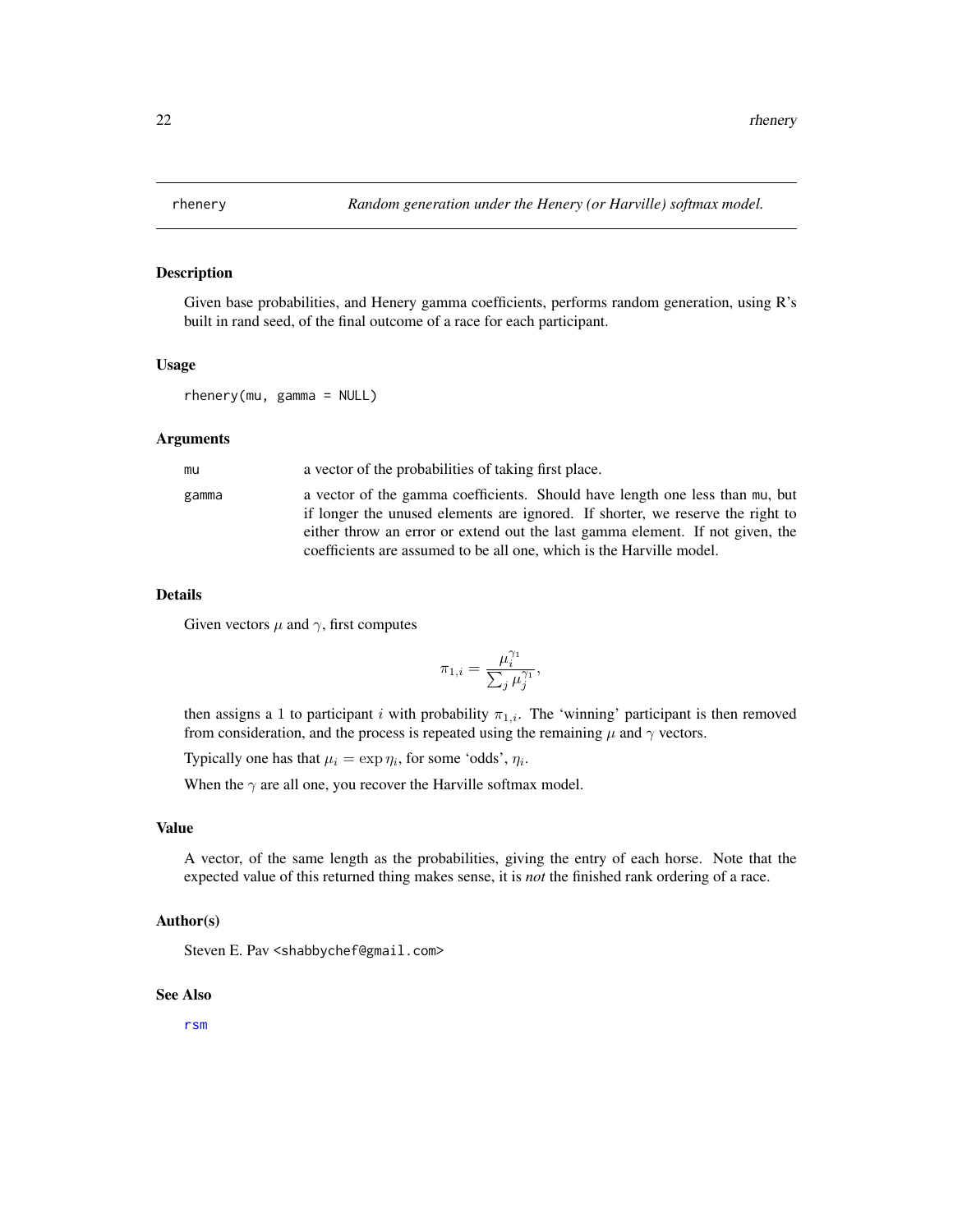### <span id="page-22-1"></span><span id="page-22-0"></span>**Description**

Generate variates from a softmax distribution under Harville or Henery models.

#### Usage

 $rsm(\text{eta}, g = \text{NULL}, mu = \text{NULL}, gamma = \text{NULL})$ 

#### Arguments

| eta   | a vector of the odds. Must be the same length as g if g is given.                                                                                                                                                                                                                                                                                   |
|-------|-----------------------------------------------------------------------------------------------------------------------------------------------------------------------------------------------------------------------------------------------------------------------------------------------------------------------------------------------------|
| g     | a vector giving the group indices. If NULL, then we assume only one group is in<br>consideration.                                                                                                                                                                                                                                                   |
| mu    | a vector of the probabilities. Must be the same length as g if g is given. If mu and<br>eta are both given, we ignore eta and use mu.                                                                                                                                                                                                               |
| gamma | a vector of the gamma parameters for the Henery model. Typically the first<br>element should be 1. Omit or set all values to 1 to recover the Harville model.<br>The last element will be extended if the gamma is not long enough for a given<br>group. Note that gamma is expected to be very short, and is not 'aligned' with<br>eta in any way. |

# Details

Given the  $\eta$  in odds space, and a grouping variable, returns values in one to the number of elements in a group. That is, we have a permutation of 1 through  $n_q$  on each group as output.

For a single group, the probability that the  $i$ th element of the output is a 1 is equal to

$$
\pi_{1,i} = \frac{\mu_i^{\gamma_1}}{\sum_j \mu_j^{\gamma_1}}.
$$

Once an element has been selected to have output 1, remove it from the set and iterate, but with the next  $\gamma$  elements.

# Value

a vector of integers, each a permutation of one through the number of elements in each group.

# Note

The output of this function satisfies a kind of order invariance that [rhenery](#page-21-1) does not, at the cost of some computational inefficiency. Namely that for a fixed randseed, and for distinct eta, the output is equivariant with respect to permutation of the vector eta when there is only one group.

Regarding the 'direction', we associate higher odds with a smaller outcome. That is, the ith element of the output encodes the place that the ith participant took in the simulated 'race'; it should be small if the odds for that participant are very high.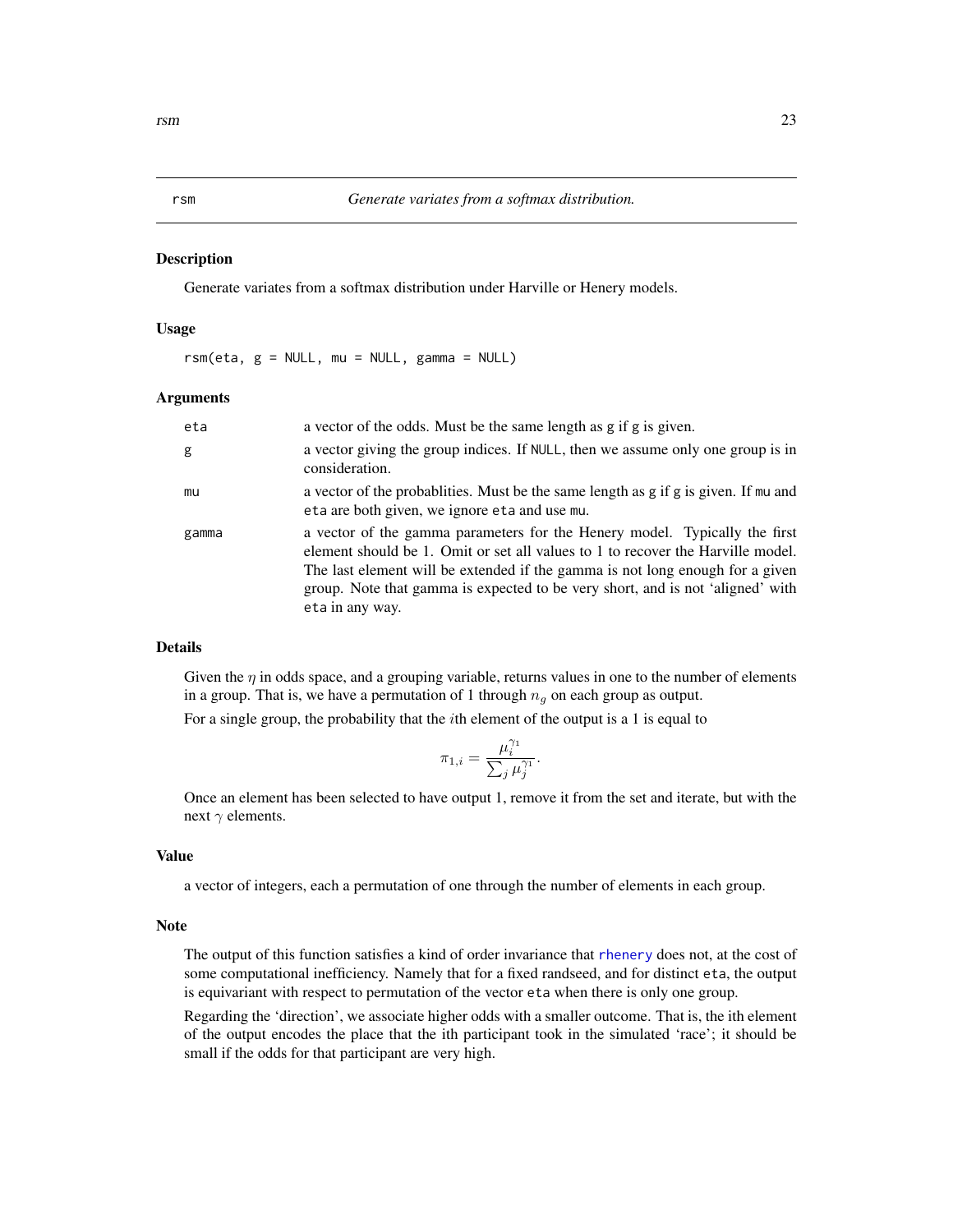# Author(s)

Steven E. Pav <shabbychef@gmail.com>

# Examples

```
# simple use
set.seed(1234)
g \leftarrow ceiling(seq(1,10,by=0.1))
eta <- rnorm(length(g))
y \leftarrow \text{rsm}(\text{eta}, \text{g=g})# same same:
set.seed(235)
y1 \leftarrow \text{rsm}(\text{eta}, \text{g=g})set.seed(235)
y2 <- rsm(g=g,mu=smax(eta,g=g))
y1 - y2
# the default model is Harville
set.seed(1212)
y1 <- rsm(eta,g=g)
set.seed(1212)
y2 <- rsm(eta,g=g,gamma=c(1,1,1,1))
y1 - y2# repeat several times with the cards stack against
# early runners
set.seed(1234)
colMeans(t(replicate(1000,rsm(sort(rnorm(10,sd=1.5)),g=rep(1,10)))))
# illustrate the invariance
mu <- (1:10) / 55
set.seed(1414)
y1 \leq -\text{rsm}(\text{mu=mu}, \text{gamma=cc}(1,1,1))set.seed(1414)
y2 \le -\text{rev}(\text{rsm}(\text{mu}=r\text{ev}(\text{mu}), \text{gamma}=c(1,1,1)))y1 - y2nfeat <- 5
set.seed(1234)
g \leftarrow \text{ceiling}(\text{seq}(0.1, 1000, \text{by=0.1}))X <- matrix(rnorm(length(g) * nfeat),ncol=nfeat)
beta <- rnorm(nfeat)
eta <- X %*% beta
y \leftarrow \text{rsm}(\text{eta}, \text{g=g})idx <- order(g,y,decreasing=TRUE) - 1
fooey <- harsmlik(g,idx,eta,deleta=X)
set.seed(3493)
dib <- rnorm(length(beta))
xvl <- seq(-0.01,0.01,length.out=301)
```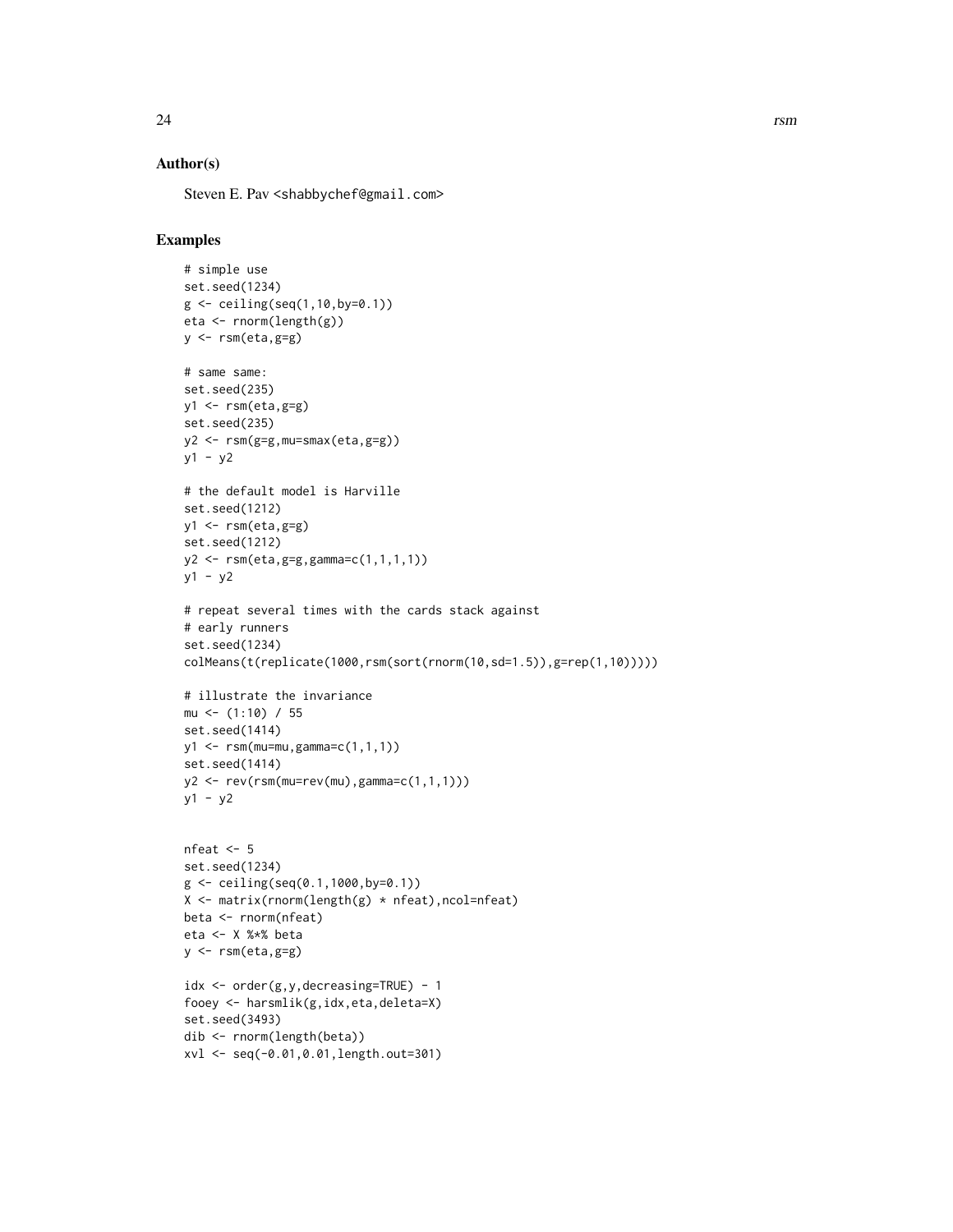## <span id="page-24-0"></span> $s$ max 25

```
rsu <- sapply(xvl,
              function(del) {
                beta1 \leq beta + del \star dib
                eta1 <- X %*% beta1
                fooey2 <- harsmlik(g,idx,eta1,deleta=X)
                as.numeric(fooey2) - as.numeric(fooey)
              })
drv <- sapply(xvl,
              function(del) {
                beta1 \leq beta + del \star dib
                eta1 <- X %*% beta1
                fooey2 <- harsmlik(g,idx,eta1,deleta=X)
                sum(attr(fooey2,'gradient') * dib)
              })
if (require('ggplot2') && require('dplyr')) {
 bestx <- xvl[which.max(rsu)]
 ph <- data.frame(x=xvl,lik=rsu,grd=drv) %>%
    ggplot(aes(x=x,y=lik)) +
   geom_point() +
   geom_line(aes(y=grd/200)) +
    geom_vline(xintercept=bestx,linetype=2,alpha=0.5) +
    geom_hline(yintercept=0,linetype=2,alpha=0.5)
 print(ph)
}
if (require('dplyr') && require('knitr')) {
 # expect this to be very small, almost always 1
 set.seed(1234)
 simdraw <- replicate(10000,{
   rsm(eta=c(100,rnorm(7)))[1]
 })
 as.data.frame(table(simdraw)) %>%
   mutate(prob=Freq / sum(Freq)) %>%
   knitr::kable()
 # expect this to be uniform on 2 through 8
 set.seed(1234)
 simdraw <- replicate(10000,{
    rsm(eta=c(100,rnorm(7)))[2]
 })
 as.data.frame(table(simdraw)) %>%
    mutate(prob=Freq / sum(Freq)) %>%
   knitr::kable()
}
```
<span id="page-24-1"></span>smax *The softmax function.*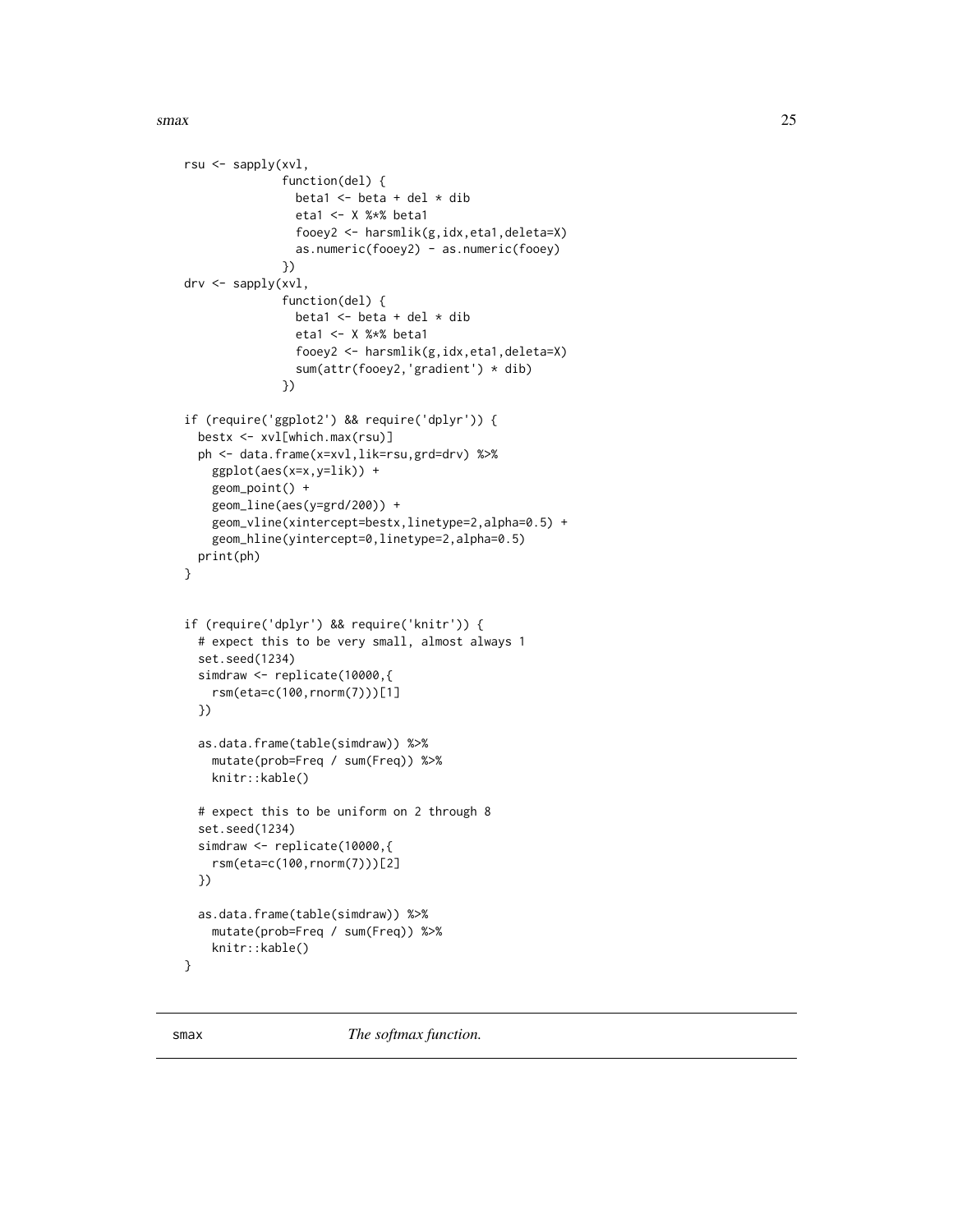# <span id="page-25-0"></span>Description

The softmax function: exponentiate a vector and then normalize.

# Usage

smax(eta, g = NULL)

# Arguments

| eta | numeric array of the odds. The odds are de-meaned within each group.                              |
|-----|---------------------------------------------------------------------------------------------------|
| g   | a vector giving the group indices. If NULL, then we assume only one group is in<br>consideration. |

# Details

Given vector  $\eta$  for a single group, essentially computes vector  $\mu$  defined by

$$
\mu_i = \frac{\exp \eta_i}{\sum_j \exp \eta_j}.
$$

Note that this computation should be invariant with respect to level shifts of the  $\eta$ , and thus we de-mean the odds first.

# Value

the exponentiated data normalized. For the row-wise version, each row is soft maxed.

# Note

This function can deal with overflow in a semi-coherent way.

# Author(s)

Steven E. Pav <shabbychef@gmail.com>

# See Also

[normalize](#page-16-1), [inv\\_smax](#page-15-1).

# Examples

```
# we can deal with large values:
set.seed(2345)
eta <- rnorm(12,sd=1000)
smax(eta)
```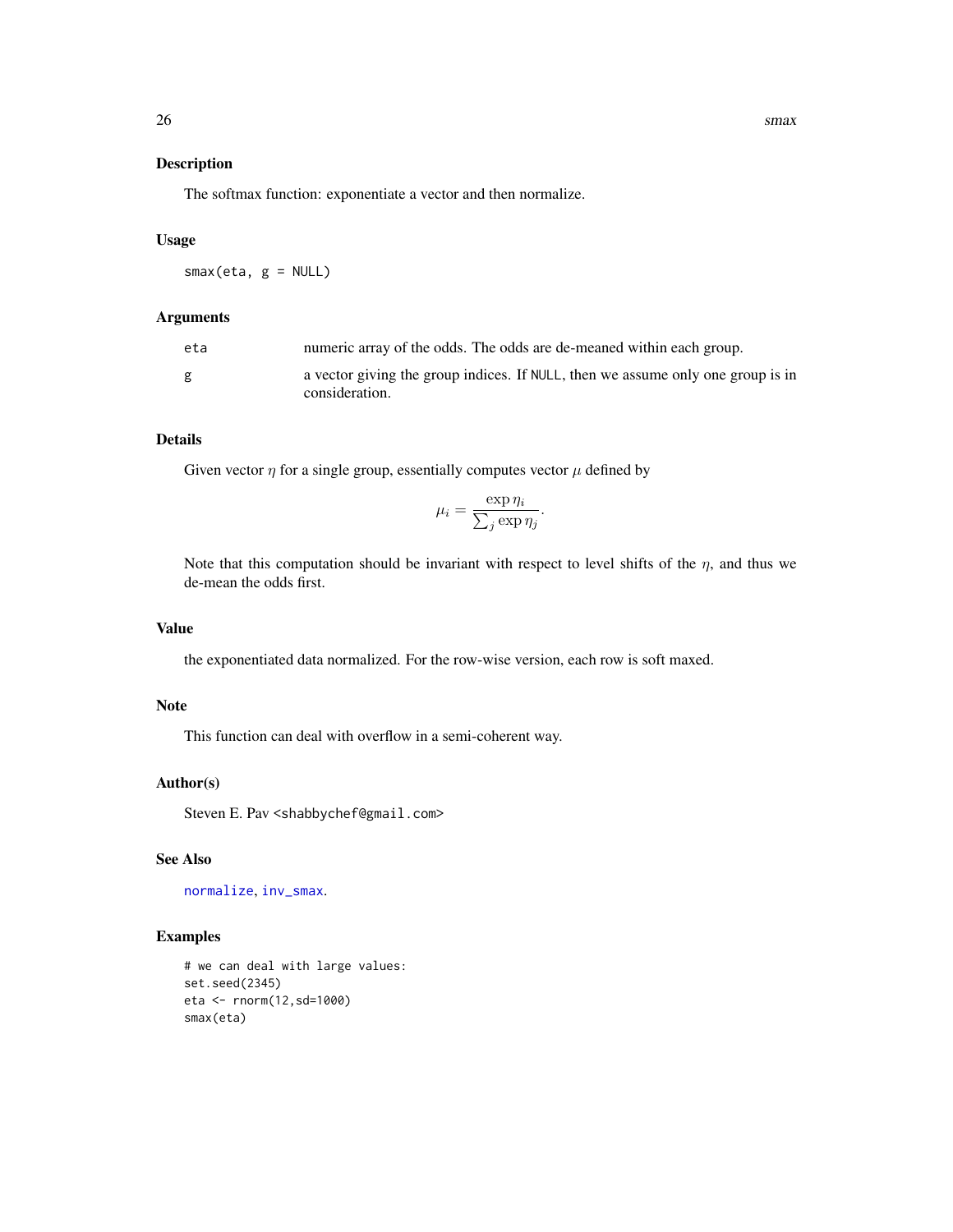<span id="page-26-2"></span><span id="page-26-0"></span>

# <span id="page-26-1"></span>Description

Compute the softmax log likelihood and gradient of the same.

# Usage

harsmlik(g, idx, eta, wt = NULL, deleta = NULL) hensmlik(g, idx, eta, gamma, wt = NULL, deleta = NULL)

# Arguments

| g      | a vector giving the group indices.                                                                                                                                                                                                                                                                                                                                                                                 |
|--------|--------------------------------------------------------------------------------------------------------------------------------------------------------------------------------------------------------------------------------------------------------------------------------------------------------------------------------------------------------------------------------------------------------------------|
| idx    | a vector of integers, the same length as g, which describes the reverse sort order<br>on the observations, first by group, then by place within the group. That is, the<br>element $idx[0]$ is the index of the last place finisher in the group $g[0]$ ; then<br>$idx[1]$ is the index of the next-to-last place finisher in $g[1]$ (assuming it equals<br>$g[0]$ , and so on. The idx shall be zero based.       |
| eta    | a vector of the odds. Must be the same length as g.                                                                                                                                                                                                                                                                                                                                                                |
| wt     | an optional vector of non-negative elements, the same length as g, giving the<br>observation level weights. We then compute a weighted log likelihood, where<br>the weights are in each summand. The weights should probably have mean 1,<br>but that's just, like, my opinion, man. Negative weights throw an error. Note that<br>the weights for the last place in each group have no effect on the computation. |
| deleta | an optional matrix whose row count equals the number of elements of g, idx,<br>and eta. The rows of deleta are the derivatives of eta with respect to some $z$ .<br>This is used to then maximize likelihood with respect to $z$ .                                                                                                                                                                                 |
| gamma  | a vector of the gamma parameters. It is assumed that the first element is $\gamma_2$ ,<br>while the last element is applied to all higher order tie breaks.                                                                                                                                                                                                                                                        |

# Details

Given vectors  $g, \eta$  and optionally the gradient of  $\eta$  with respect to some coefficients, computes the log likelihood under the softmax. The user must provide a reverse ordering as well, which is sorted first by the groups, g, and then, within a group, in increasing quality order. For a race, this means that the index is in order from the last place to the first place in that race, where the group numbers correspond to one race.

Under the Harville model, the log likelihood on a given group, where we are indexing in *forward* order, is  $\overline{1}$  $\overline{1}$ 

$$
\left(\eta_1 - \log \sum_{j\geq 1} \mu_j\right) + \left(\eta_2 - \log \sum_{j\geq 2} \mu_j\right) + \dots
$$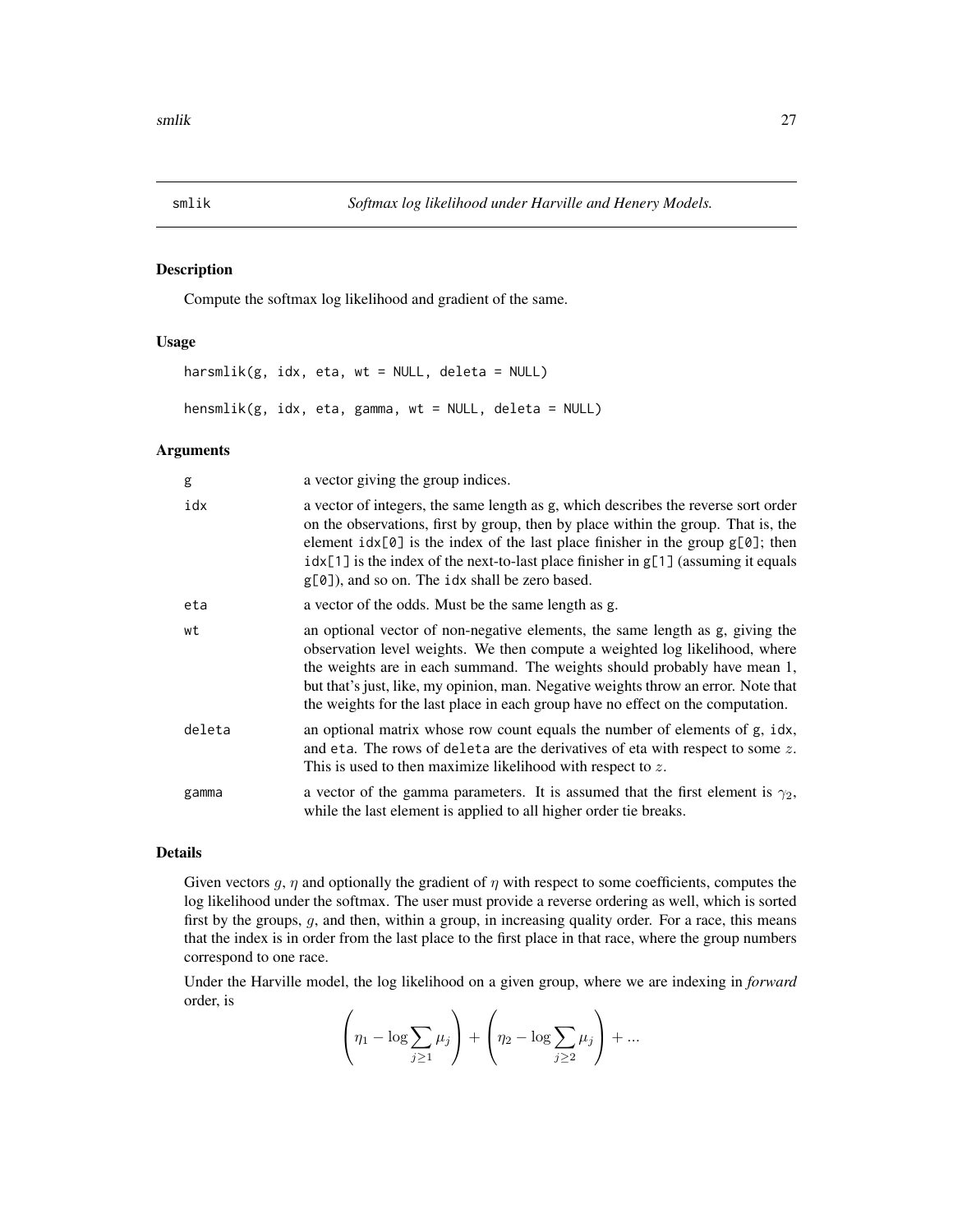where  $\mu_i = \exp \eta_i$ . By "forward order", we mean that  $\eta_1$  corresponds to the participant taking first place within that group,  $\eta_2$  took second place, and so on.

The Henery model log likelihood takes the form

$$
\left(\eta_1 - \log \sum_{j\geq 1} \mu_j\right) + \left(\gamma_2 \eta_2 - \log \sum_{j\geq 2} \mu_j^{\gamma_2}\right) + \dots
$$

for gamma parameters,  $\gamma$ . The Henery model corresponds to the Harville model where all the gammas equal 1.

Weights in weighted estimation apply to each summand. The weight for the last place participant in a group is irrelevant. The weighted log likelihood under the Harville model is

$$
w_1 \left(\eta_1 - \log \sum_{j\geq 1} \mu_j\right) + w_2 \left(\eta_2 - \log \sum_{j\geq 2} \mu_j\right) + \dots
$$

One should think of the weights as applying to the outcome, not the participant.

#### Value

The log likelihood. If deleta is given, we add an attribute to the scalar number, called gradient giving the derivative. For the Henery model we also include a term of gradgamma which is the gradient of the log likelihood with respect to the gamma vector.

#### Note

The likelihood function does not yet support ties.

To avoid incorrect inference when only the top performers are recorded, and all others are effectively tied, one should use weighting. Set the weights to zero for participants who are tied non-winners, and one for the rest So for example, if you observe the Gold, Silver, and Bronze medal winners of an Olympic event that had a starting field of 12 participants, set weights to 1 for the medal winners, and 0 for the others. Note that the weights do not attach to the participants, they attach to the place they took.

# Author(s)

Steven E. Pav <shabbychef@gmail.com>

# References

Harville, D. A. "Assigning probabilities to the outcomes of multi-entry competitions." Journal of the American Statistical Association 68, no. 342 (1973): 312-316. [http://dx.doi.org/10.1080/](http://dx.doi.org/10.1080/01621459.1973.10482425) [01621459.1973.10482425](http://dx.doi.org/10.1080/01621459.1973.10482425)

Henery, R. J. "Permutation probabilities as models for horse races." Journal of the Royal Statistical Society: Series B (Methodological) 43, no. 1 (1981): 86-91. [http://dx.doi.org/10.1111/j.](http://dx.doi.org/10.1111/j.2517-6161.1981.tb01153.x) [2517-6161.1981.tb01153.x](http://dx.doi.org/10.1111/j.2517-6161.1981.tb01153.x)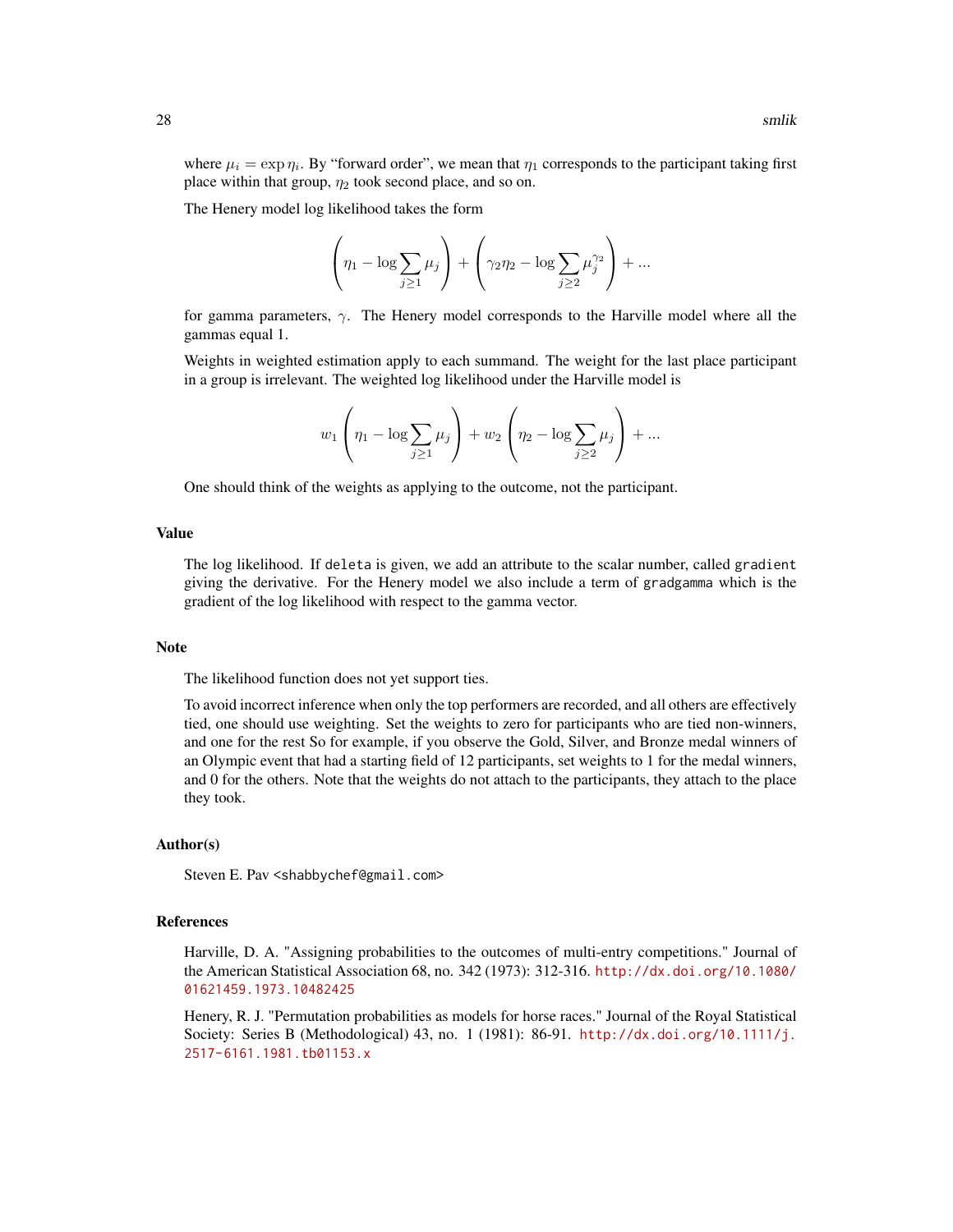#### smlik 29

# Examples

```
# a garbage example
set.seed(12345)
g \leftarrow as.integer(sort(ceiling(20 * runif(100))))idx \leq as.integer(rev(1:length(g)) - 1L)
eta <- rnorm(length(g))
foo <- harsmlik(g=g,idx=idx,eta=eta,deleta=NULL)
# an example with a real idx
nfeat <-5set.seed(1234)
g <- ceiling(seq(0.1,1000,by=0.1))
X <- matrix(rnorm(length(g) * nfeat),ncol=nfeat)
beta <- rnorm(nfeat)
eta <- X %*% beta
y \leftarrow \text{rsm}(\text{eta}, g)idx \leq order(g, y, decreasing=TRUE) - 1
foores <- harsmlik(g,idx,eta,deleta=X)
# now reweight them
wt <- runif(length(g))
wt \leq wt / mean(wt) # mean 1 is recommended
foores <- harsmlik(g,idx,eta,wt=wt)
# try hensmlik
foores <- hensmlik(g,idx,eta,gamma=c(0.9,0.8,1),wt=wt)
# check the value of the gradient by numerical approximation
 nfeat <- 8
 set.seed(321)
 g \leftarrow ceiling(seq(0.1,1000,by=0.1))
 X \leq matrix(rnorm(length(g) * nfeat), ncol=nfeat)
 beta <- rnorm(nfeat)
 eta <- X %*% beta
 y \leftarrow \text{rsm}(\text{eta}, g)idx <- order(g,y,decreasing=TRUE) - 1
 if (require(numDeriv)) {
  fastval <- attr(harsmlik(g,idx,eta,deleta=X),'gradient')
  numap <- grad(function(beta,g,idx,X) {
   eta <- X %*% beta
   as.numeric(harsmlik(g,idx,eta))
   },
   x=beta,g=g,idx=idx,X=X)
  rbind(fastval,numap)
 }
```